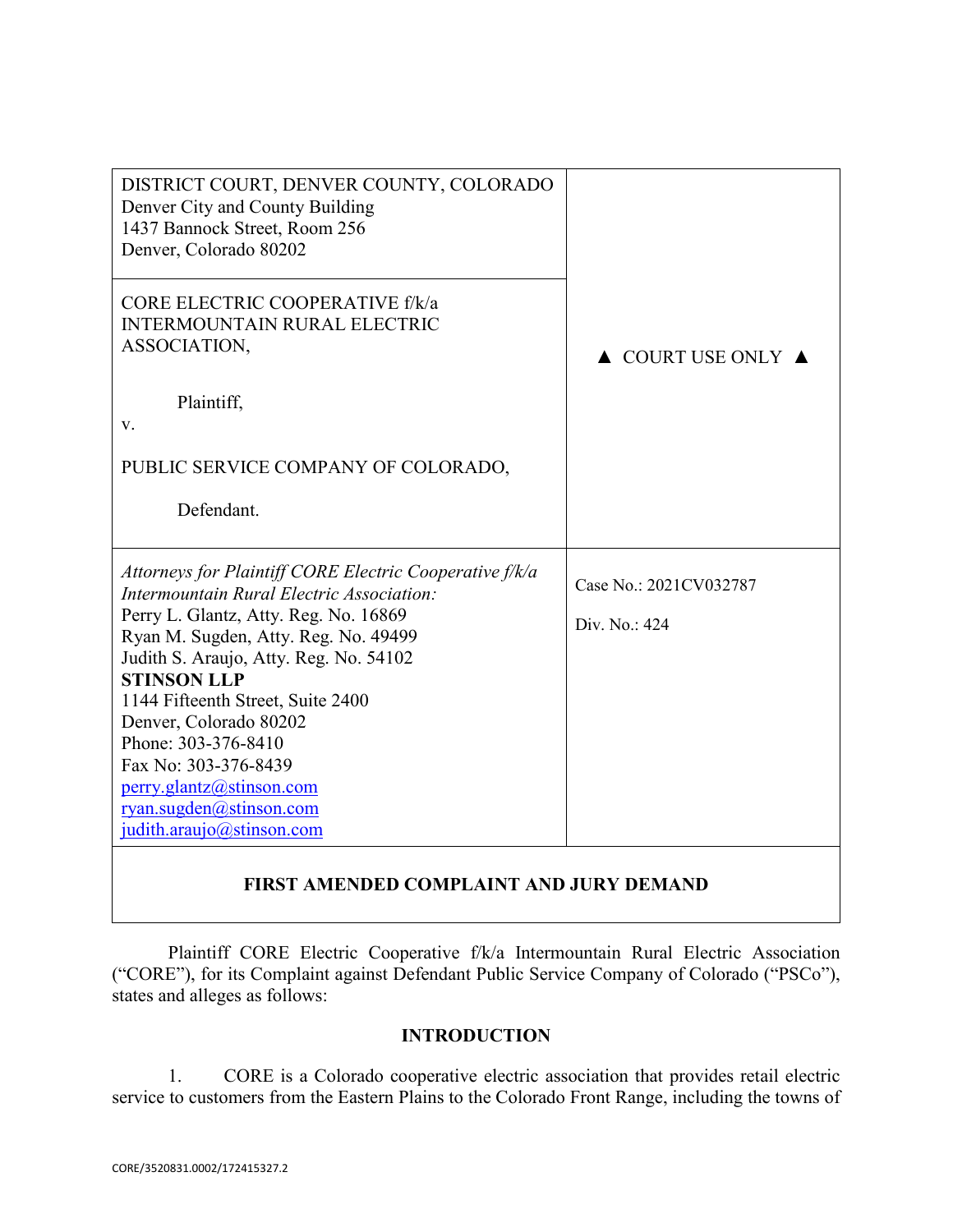Elizabeth, Bennett, Castle Rock, Parker, Larkspur and Woodland Park. In order to serve its customers, CORE owns a twenty-five and one-third percent (25 1/3%) share of the Comanche Unit 3 electric generation facility near Pueblo, Colorado ("Comanche 3"). The majority owner of Comanche 3 is Public Service Company of Colorado ("PSCo"), which owns a sixty-six and twothirds percent (66 2/3%) interest. Holy Cross Electric Association ("Holy Cross") owns the remaining eight percent (8%) interest.

2. Comanche 3 was proposed to be a state-of-the-art, 750-megawatt super-critical electric generating facility and commenced commercial operation in 2010. It was projected to have a useful lifespan of at least 60 years. PSCo is the sole operator of Comanche 3 and is contractually obligated to operate and maintain Comanche 3 consistent with Prudent Utility Practices and to deliver to CORE and Holy Cross their percentage share of the electric power output of Comanche 3.

3. This case arises from PSCo's failure to operate Comanche 3 in accordance with its contractual obligations and Prudent Utility Practices. Because of PSCo's failure to operate Comanche 3 in a manner consistent with Prudent Utility Practices, the facility has been plagued with outages and is out of service, on average, more than 91 days per year – the worst reliability record of any of PSCo's generation facilities. This includes lengthy periods of non-operation; Comanche 3 was out of service from January 2020 to January 2021 largely due to a failure of its steam turbine, which suffered damage because of years of neglect and the subsequent destruction of its bearings when a PSCo employee shut off the lubrication oil feed when the turbine was spinning at high speed.

4. Because of PSCo's failure to operate Comanche 3 in accordance with Prudent Utility Practices, CORE has incurred millions of dollars of additional repair and maintenance costs and has been deprived of its entitlement to power during the numerous, lengthy outages of the unit. Further, the permanent damage to Comanche 3 that has resulted from PSCo's misconduct will cause excessive repair and maintenance costs and unplanned outages resulting in CORE's loss of its entitlement to power to continue in the future. In addition, Comanche 3 has suffered a permanent diminution in value because of PSCo's ongoing failures of operation and maintenance. This is a direct loss of CORE's benefit of the bargain with PSCo at Comanche 3. CORE now seeks to recover the damages that are a direct result of PSCo's failure to operate Comanche 3 in accordance with its contractual obligations and Prudent Utility Practices.

## **PARTIES, JURISDICTION, VENUE**

5. CORE is a Colorado non-profit corporation and cooperative electric association, with its principal office at 5496 N. U.S. Highway 85, Sedalia, Colorado 80135. On December 28, 2021, CORE filed Articles of Amendment with the Colorado Secretary of State amending its name from The Intermountain Rural Electric Association to CORE Electric Cooperative.

6. PSCo is a Colorado corporation with a principal office address of 1800 Larimer Street, Suite 1100, Denver, Colorado 80202. PSCo is an investor-owned, for-profit corporation doing business as Xcel Energy.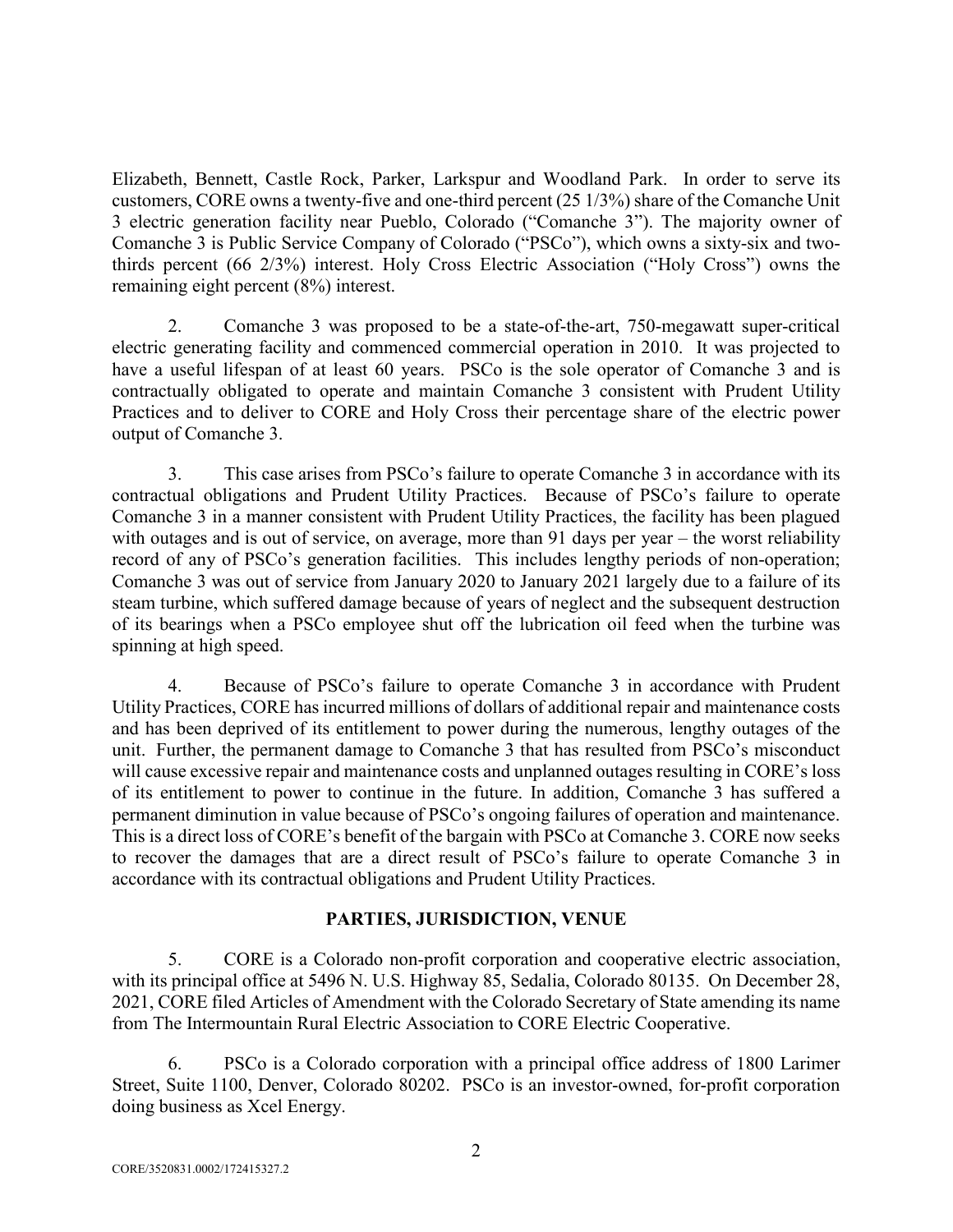7. This Court has subject matter jurisdiction over this Complaint pursuant to Colorado Constitution article VI, Section 9 because CORE asserts claims for breach of contract and other claims within this court's general subject matter jurisdiction and CORE seeks legal and equitable remedies for PSCo's breaches of contract and other wrongful conduct.

8. Venue is proper in this Court pursuant to C.R.C.P. 98(c) because PSCo's principal office is located in the City and County of Denver.

## **FACTS**

## **I. The Development and Operation Agreements for Comanche 3 Invest PSCo with Operational Responsibility.**

9. On April 8, 2005, CORE entered into a series of agreements with PSCo for the ownership, construction, maintenance and operation of Comanche 3, including: (i) a Joint Ownership Agreement ("Original JOA"); (ii) an Operations and Maintenance Agreement (the "Original O&M Agreement"); (iii) a Common Facilities Agreement (the "Original Common Facilities Agreement"); and (iv) a Property Rights Agreement (the "Original Property Rights Agreement") (collectively, the "Project Agreements").

10. These four Project Agreements – JOA, O&M, Common Facilities, Property Rights – each define the term "Project Agreements" as follows:

"Project Agreements" means all agreements between the Parties relating to the ownership, development, construction and/or operation of all or any part of the Facility and the Common Facilities, including this Agreement [Original O&M Agreement], the Joint Ownership Agreement, the Property Rights Agreement and the Common Facilities Agreement, but excluding the financing documents of any Party.

These four Project Agreements – JOA, O&M, Common Facilities, Property Rights – set forth the rights and responsibilities of PSCo and CORE as the owners of Comanche 3, and PSCo as its "Operator."

11. PSCo and CORE subsequently amended the Original JOA Agreement and Original O&M Agreement to add Holy Cross as a party to the agreements. PSCo, CORE and Holy Cross have entered into a Second Amended and Restated Joint Ownership Agreement (the "JOA") and a Second Amended and Restated Operations and Maintenance Agreement (the "O&M Agreement"), which are the operative agreements for the purpose of this action. JOA attached hereto as Exhibit A and O&M Agreement attached hereto as Exhibit B.

12. Under the JOA, PSCo, CORE and Holy Cross jointly hold, as tenants in common, undivided ownership interests in the "Facility Assets," as defined by the JOA, in the following percentages: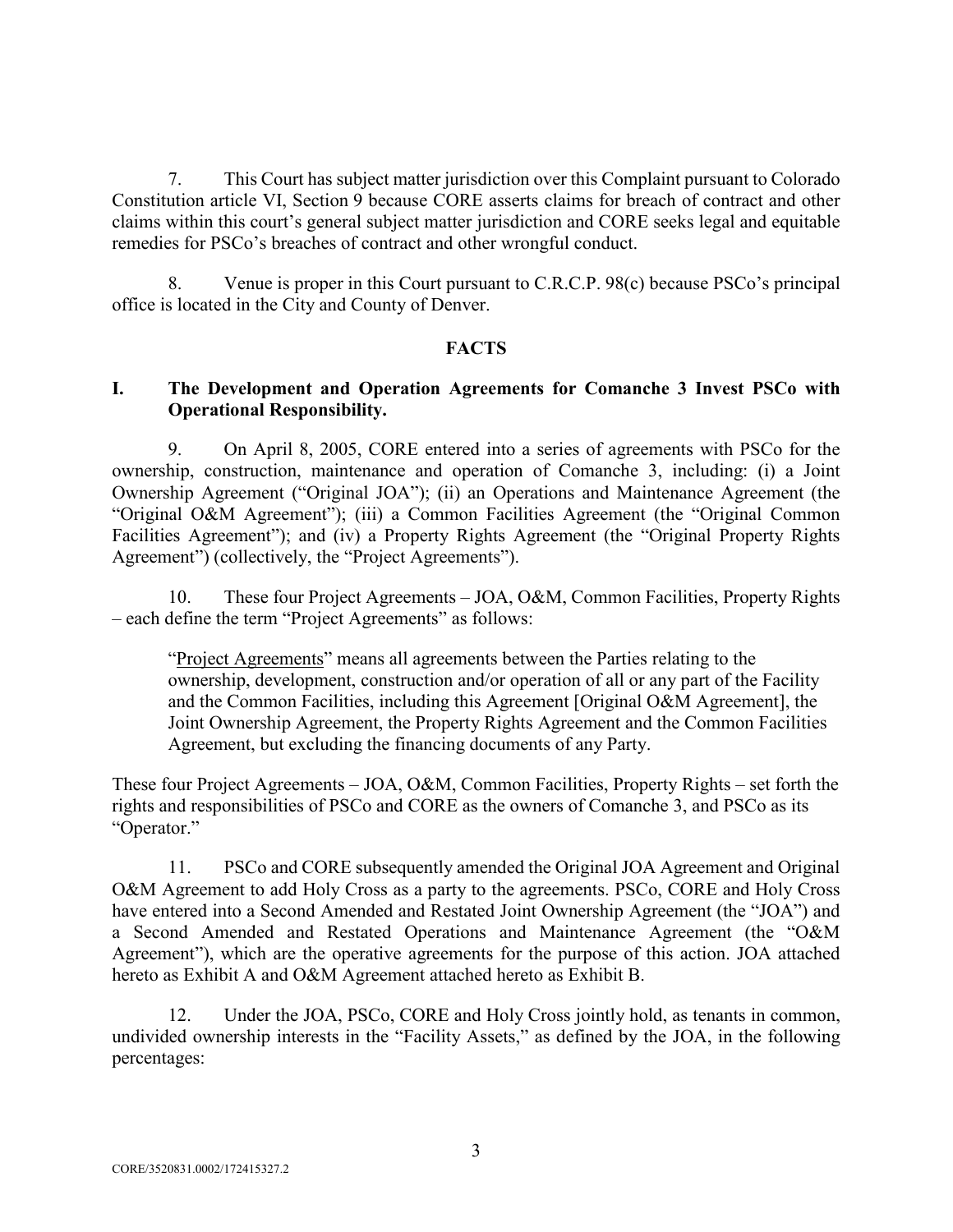| a. PSCo       | 66 2/3%   |
|---------------|-----------|
| b. CORE       | $251/3\%$ |
| c. Holy Cross | $8\%$     |

13. The "Facility Assets" include, but are not limited to, Comanche 3 and the Energy and capacity it produces. The JOA defines "Energy" as "the net measured amount of electric energy generated by the Facility [Comanche 3] and delivered to the Delivery Point for any period." Exhibit A at p. 5.

14. Under the JOA, each party was responsible for paying its share (according to its ownership interest percentage) of "all Project Costs," which include, among other things, all costs for the "development, design, engineering, procurement and construction of the Facility, the New Common Facilities and the upgrades to the Existing Common Facilities; and the initial inventories allocable to the Facility for spare parts, scrubber additives and materials and supplies for use in connection with the start-up and operation of the Facility, including Pre-Construction Costs, Construction Costs and Water Resource Costs." Exhibit A at pp. 10, 12. CORE paid its share of these expenses in full in satisfaction of its obligations under the JOA.

15. CORE paid approximately three hundred sixty-six million dollars (\$366,000,000.00) for its ownership interest in Comanche 3 in April 2005. *See* Exhibit A at p. 12.

16. Under the O&M Agreement, each party was required to "pay for all O&M Costs, Facility Fuel Costs and Capital Costs in accordance with the allocation methods set forth in Article 8 and in accordance with the payment procedures set forth in Article 9." Exhibit B at § 3.1. CORE has paid its share of these costs in satisfaction of its obligations under the O&M Agreement.

17. Pursuant to the JOA, CORE is entitled to receive a share (proportionate to its ownership interest) of the electric power and energy output from Comanche 3. Specifically, the JOA provides that CORE is entitled to receive "a percentage of the Available Net Generating Capability (as defined in Schedule 6) and associated Energy . . . equal to its Facility Percentage Share." Exhibit A at § 2.2.1. Available Net Generating Capability is the "Net Generating Capability," which is defined in part as the "amount of kilowatts or megawatts . . . that the Facility will supply at the Delivery Point," but "adjusted for capacity not available, or additional capacity available, for any reason, including daily, monthly or seasonal rating changes, derates, Scheduled Maintenance, Unscheduled Maintenance, Operating Emergencies and Force Majeure." Exhibit A at Schedule 6, § 1.1(b) (definitions).

18. The availability of the Energy generated at Comanche 3 was CORE's benefit of the bargain under the Project Agreements.

## **II. PSCo Has Contractual Obligations to Operate and Maintain Comanche 3 in Accordance with "Prudent Utility Practice" and to Provide CORE with Its Bargained-for Energy Entitlement.**

19. Under the O&M Agreement, PSCo is entrusted with the "care, custody and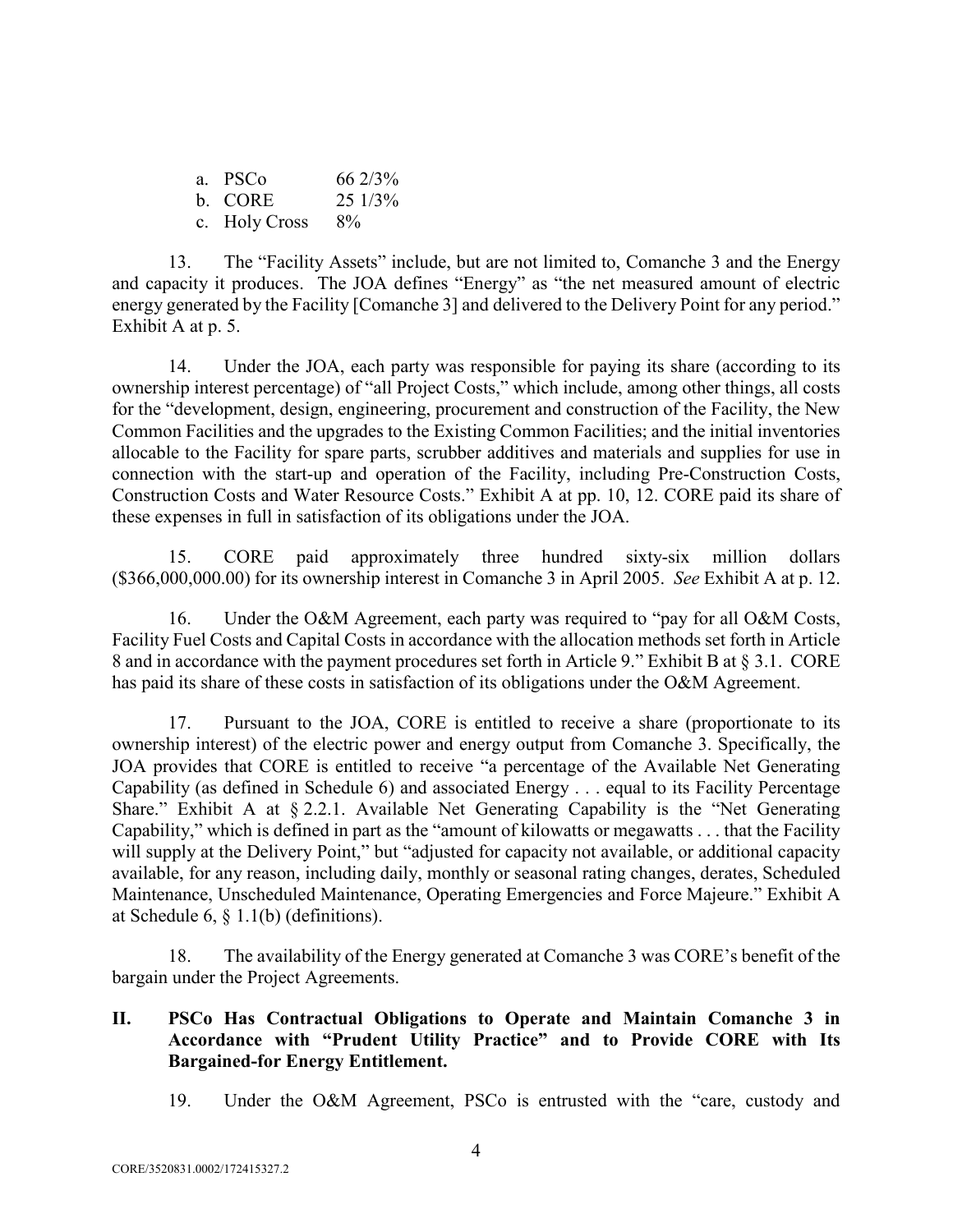operating control" of Comanche 3. Exhibit B at § 2.1.2. The O&M Agreement requires PSCo to "operate and maintain the Facility and the Common Facilities and shall perform its duties under this Agreement (collectively, the "O&M Services") for the benefit of the Owners and in accordance with this Agreement, applicable Laws, all applicable Government Approvals, Prudent Utility Practice and without adverse distinction as between and among the Parties." Exhibit B at  $§ 2.1.$ 

20. "Prudent Utility Practice" is defined in the O&M Agreement as follows:

[T]he practices, methods, conduct and actions (including, but not limited to, the practices, methods, conduct and acts engaged in or approved by a significant portion of the power industry) that, at a particular time, in the exercise of reasonable judgment at the time a decision was made, could have been expected to accomplish the desired result in a manner consistent with applicable Law, standards, reliability, safety, environmental protection, good business practices, economy, and expedition. Prudent Utility Practice is not intended to be limited to the optimum practice, method or act to the exclusion of all others, but rather is a spectrum of possible practices, methods or acts which can fall within this description. In applying the standard of Prudent Utility Practice to any matter under this Agreement, equitable consideration shall be given to the circumstances, requirements and obligations of each of the Parties.

Exhibit B at Article 1 (definitions). Each of the Project Agreements as amended include this definition of "Prudent Utility Practice" in stating the applicable standard of care.

21. PSCo is obligated to operate Comanche 3 such that CORE receives the Energy to which it is entitled under the JOA. Specifically, Schedule 6, Section 2.1 of the JOA requires that:

PSCo shall operate the Facility and make available to each Party its Operating Capacity Entitlement at all times except and to the extent the Facility is not operating due to Scheduled Maintenance, Unscheduled Maintenance, Operating Emergencies and Force Majeure. Each Party's Operating Capacity Entitlement shall further be subject at all times to any changes in the Available Net Generating Capability occurring as the result of Scheduled Maintenance, Unscheduled Maintenance, Operating Emergencies, Force Majeure, derates and the ramping capability of the Facility.

22. The O&M Agreement imposed a series of specific duties on PSCo governing its operation of Comanche 3, including (but not limited to):

- a. Section 2.2.1: employ and supervise the personnel necessary for performance of the O&M Services and be exclusively responsible for all operating personnel matters;
- b. Section 2.2.3: operate and maintain the Facility and the Common Facilities in a manner consistent with appropriate safety procedures, the Operating Manuals, the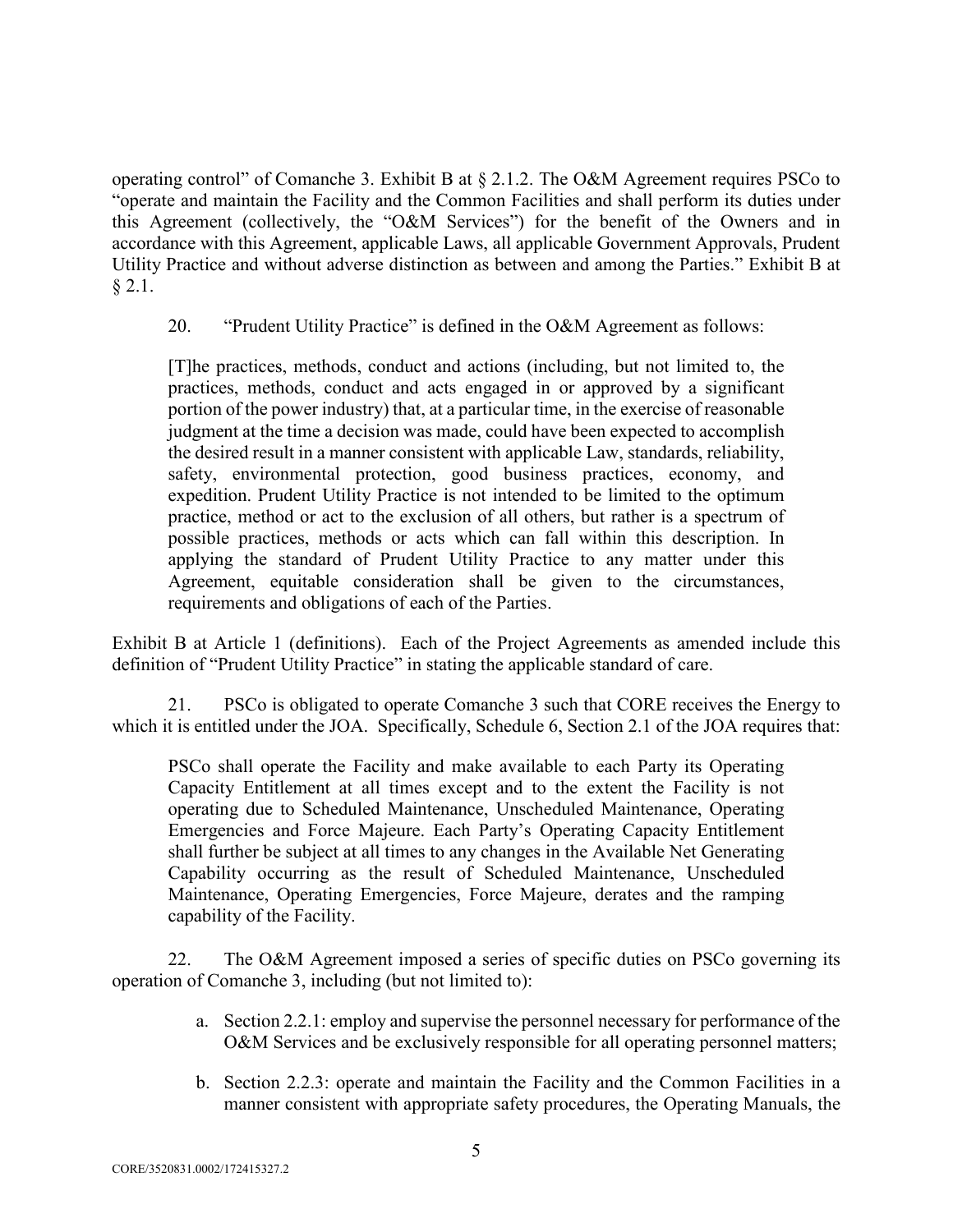plan for Scheduled Maintenance and operating budgets prepared by Operator under this Agreement;

- c. Section 2.2.4: maintain the Facility and the Common Facilities in a good, clean and orderly condition, in accordance with Prudent Utility Practice and all insurance policies required to be maintained by Operator pursuant to this Agreement;
- d. Section 2.2.5: make all necessary repairs and replacements of equipment and parts, including all Scheduled Maintenance and Unscheduled Maintenance;
- e. Section 2.2.6: procure, contract for, and furnish the services and materials, including equipment, apparatus, machinery, spare parts, tools and supplies necessary for the performance of the O&M Services, and administer and comply with all contracts entered into by Operator with third parties that relate to the performance of this Agreement;
- f. Section 2.2.11: establish operating and performance parameters, including Minimum Net Generation, Net Generating Capability, Available Net Generating Capability, ramp rates and heat rates for the Facility from time to time; and
- g. Section 2.2.14: establish and maintain an information system to manage operating data for the Facility and the Common Facilities, including such information, assumptions, measurements and methodologies necessary to verify calculations required to be made by Operator pursuant to this Agreement.
- 23. Both the JOA and the O&M Agreement contain an integration clause:

JOA: "This Agreement supersedes the Original JOA and the First Amended and Restated JOA and, together with the other Project Agreements, constitutes a complete integration of the agreement between the Parties with respect to the subject matter of this Agreement and such other Project Agreements, except and to the extent that the IREA PPA and the Holy Cross PSA contain express provisions relating to the Project Agreements . . . ."

O&M Agreement: "This Agreement supersedes the Original O&M Agreement and the First Amended and Restated O&M Agreement and, together with the other Project Agreements, constitutes a complete integration of the agreement between the Parties with respect to the subject matter of this Agreement and such other Project Agreements, except and to the extent that the IREA PPA and the Holy Cross PSA contain express provisions relating to the Project Agreements . . . ."

24. Distinct from its capacity and responsibilities to CORE as Comanche 3's "Operator" under the Project Agreements, PSCo is also a wholesale seller of electrical power. This is because PSCo owns and operates other power generating facilities. PSCo sells the power that it generates via wholesale and retail sales. In 1995, CORE entered in a Power Purchase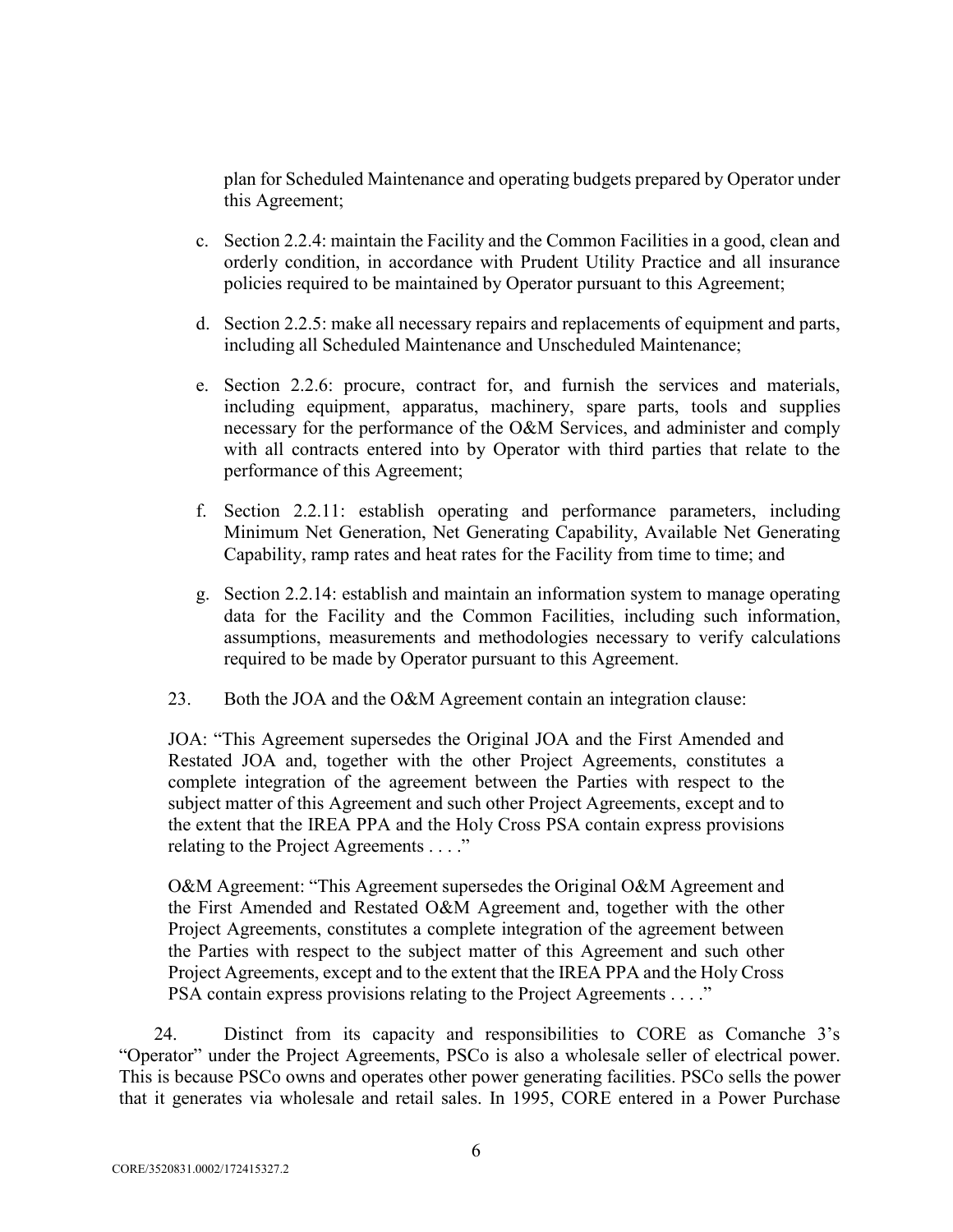Agreement ("PPA") with PSCo to purchase wholesale power from PSCo for the benefit of CORE's members. Pursuant to this PPA, CORE agreed to purchase all of its power and energy requirements in excess of its U.S. Department of Energy Western Preference Power from PSCo at the FERC approved rates set forth therein.

25. The PPA was amended on January 1, 2004, as the Restated and Amended Power Purchase Agreement ("Amended PPA"). Again, pursuant to the Amended PPA, CORE agreed to purchase all of its power and energy requirements in excess of its U.S. Department of Energy Western Preference Power from PSCo at the FERC approved rates set forth therein. The Amended PPA also granted CORE the option to participate as an owner in any power generation construction project undertaken by PSCo in Colorado that would be used by PSCo to supply wholesale power. On April 8, 2005, CORE exercised its option under the Amended PPA to purchase its undivided ownership interest in Comanche 3.

26. As a consequence, the Amended PPA was further amended on April 8, 2005 to recognize CORE's ownership in Comanche 3 and its associated entitlement under the JOA to a portion of the capacity and energy generated by that unit ("Second Amended PPA"). This was the first version of the PPA that could have included an "express provision relating to the Project Agreements" as referenced in the integration clauses of the JOA and the O&M Agreement. The Second Amended PPA recognized CORE's right to receive power and energy as an owner of Comanche 3.

27. Accordingly, the Second Amended PPA was drafted to provide for CORE to purchase power in excess of its entitlement to power from Comanche 3 under the JOA or to replace the power that was supposed to be generated by Comanche 3 but was not. The integration clause of the Second Amended PPA states:

This Agreement (including all attachments hereto), together with the Transmission Interconnection Agreement dated April 6, 1992, constitutes the entire agreement of the Parties hereto with respect to the supply by Public Service of Customer's requirements for electricity in excess of Customer's Western Preference Power, and Customer's Comanche 3 Net Entitlement.

28. The JOA and the O&M Agreement (through which CORE bargained for its entitlement to Energy from Comanche 3) are not part of the Second Amended PPA. The only mention in the Second Amended PPA of CORE's rights under the Comanche 3 Project Agreements provides that CORE would not have the right to dispatch or control its share of the electrical output of Comanche 3 by automated generation control ("AGC").

29. The Third Amended and Restated Power Purchase Agreement, dated April 11, 2012, and the Fourth Amended and Restated Power Purchase Agreement, dated April 20, 2017, are the same as the Second Amended PPA in this regard. Therefore, the Second, Third and Fourth Amended PPAs are not included as part of the Comanche 3 Project Agreements, and the Comanche 3 Project Agreements are not part of the Second, Third and Fourth Amended PPAs. They are separate and distinct sets of agreements.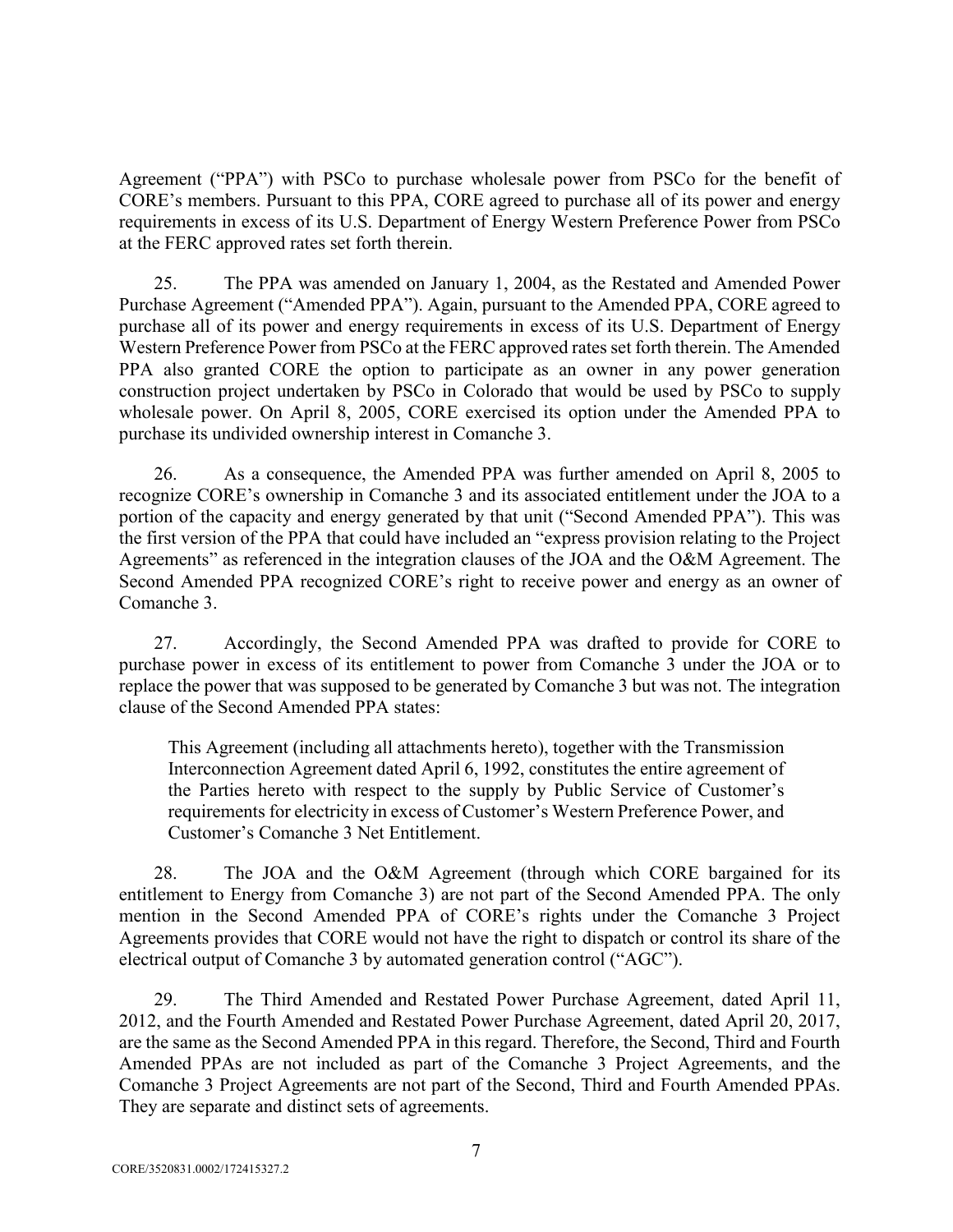30. CORE is not claiming any breach of any of the PPAs occurred. This case is based exclusively upon PSCo's breach of one or more of its obligations under the JOA and the O&M Agreement.

## **III. PSCo has Breached its Obligations under the JOA and the O&M Agreement to Operate and Maintain Comanche 3 Consistent with Prudent Utility Practices.**

## **A. PSCo's Inadequate Operation and Maintenance Practices Have Deprived CORE of the Benefit of its Investment in Comanche 3.**

31. Comanche 3 burns coal to heat water and make steam, which spins a turbine that, in turn, spins a generator to make electricity. Comanche 3 is a "supercritical" steam generator, which means that it operates above critical pressure, which should allow Comanche 3 to convert steam to mechanical energy more efficiently. The operator of a steam-powered facility must maintain proper "water chemistry" to avoid damage to the unit–that is, the water used to make steam and drive the turbine must be kept free of impurities, such as salts and dissolved solids, which under the high-pressure environment can cause the components of the plant to degrade and, if left untreated, fail. Degradation and failure is precisely what has happened at Comanche 3.

32. On October 30, 2020, the PUC opened an investigatory proceeding into operational issues at Comanche 3, attached hereto as Exhibit C. The PUC issued a report on March 1, 2021 concluding that the reliability issues were likely a result of poor equipment selected by PSCo as well as "substandard" operation and maintenance practices. *See* March 1, 2021, Staff Report in the Matter of the Investigation into the History and Continuing Operations of the Public Service Company of Colorado Comanche Unit 3 Generating Station Pursuant to Decision No. C20-0505, PUC Docket No. 20I-0437E, at p. 43 (the "PUC Staff Report"), attached hereto as Exhibit D. Among other things, the PUC sought to understand "why is Comanche 3, a unit still in its first decade of its 60-year useful service life, plagued with such poor unit reliability?" *Id.*

33. As reflected in the PUC Staff Report, Comanche 3 has suffered an average of 91.5 outage days per year from the date it was commissioned, meaning that, in any given year, Comanche 3 was not operational for three entire months, a statistic the report accurately labels a "very troubling metric." Exhibit D at p. 65. Only 27% of these outage days were planned. The remainder were unplanned or non-routine outages that are largely the result of PSCo's imprudent operation and maintenance of Comanche 3.

34. Between 2010 and 2020, many of Comanche 3's unplanned outages were caused by boiler tube leaks and equipment replacements, which in turn were caused by PSCo's imprudent utility practices and failure to maintain proper water chemistry. Indeed, one significant equipment replacement that occurred just five years after Comanche 3 was commissioned—replacing the finishing superheater, which required a 75-day unplanned outage and millions in repair costs was "quite possibl[y]" caused by PSCo's "improper cycle chemistry." Exhibit D at p. 46. Because of PSCo's inability to prudently maintain and operate Comanche 3, the plant "had the lowest availability during the period from 2010 through October 2020" among PSCo's other coal and natural gas thermal generating units. Exhibit D at p. 67. Using an electric utility industry metric,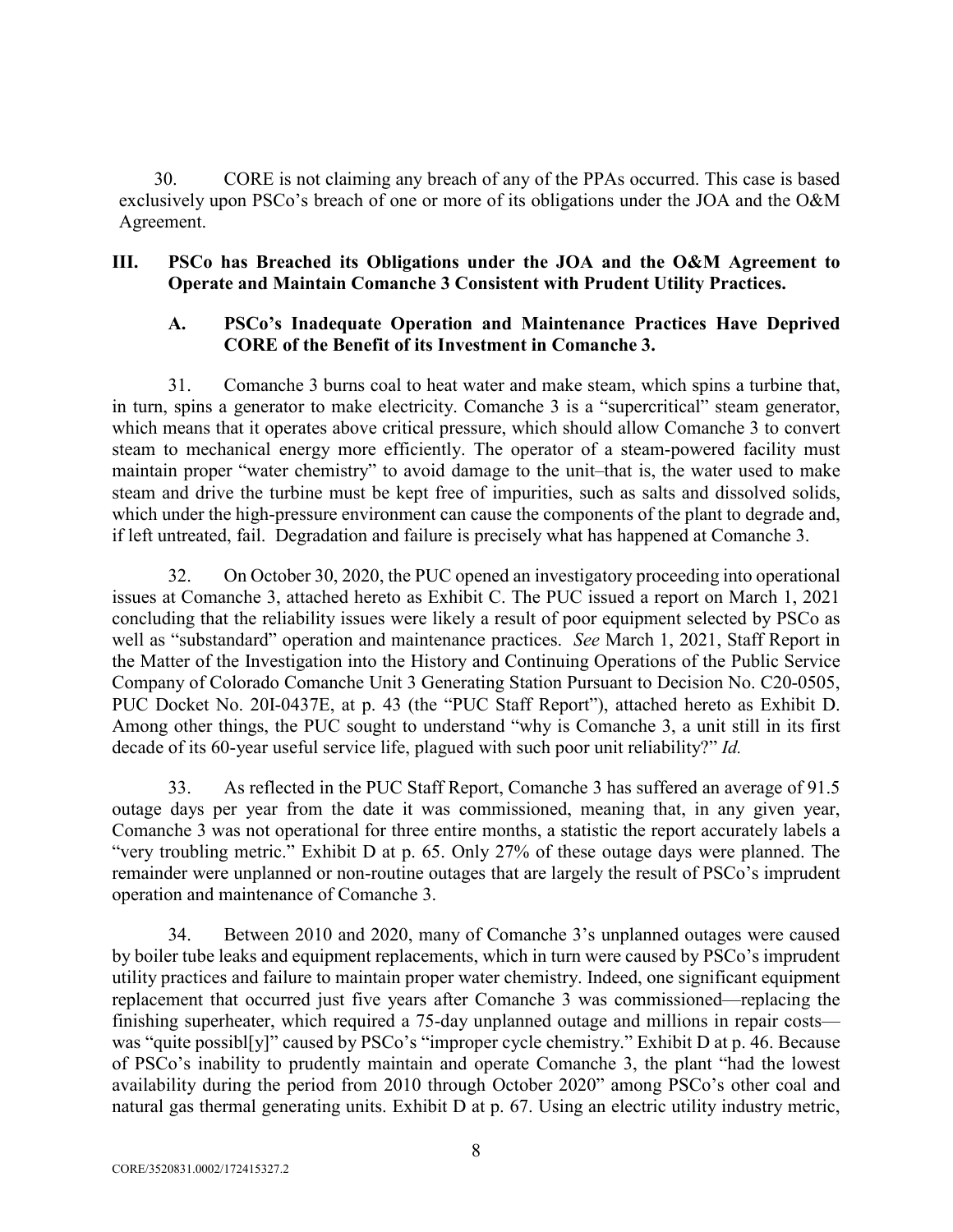the Equivalent Availability Factor ("EAF"), the PUC concluded that:

… when compared to other PSCo-owned coal and gas-fueled units that operate on either a single steam cycle or a combined cycle, Comanche 3 had the lowest weighted average EAF from 2010 through October 2020. Although newer units should be expected to have higher AFs and EAFs compared to older units, the opposite is true for Comanche 3; the Company's older units have a greater weighted average EAF . . . .

#### Exhibit D at p. 68.

35. Comanche 3 even had a lower EAF than the other two coal-fired units PSCo operates at the same complex, despite those units being built in the mid-1970s. Exhibit D at p. 69.

36. In the Certificate of Public Convenience and Necessity for Comanche 3, PSCo represented that Comanche 3 would operate at an EAF of 95. Instead, according to the PUC, for the first ten years of operation Comanche 3 has operated at a weighted average EAF of approximately 71. Exhibit D at p. 68.

37. Had Comanche 3 been operated consistent with Prudent Utility Practices, its EAF would have been much higher and CORE would have received additional Energy through its ownership of Comanche 3.

## **B. In 2020, PSCo's Imprudent Management of Comanche 3's Water Chemistry and Failure to Follow Industry Standard Maintenance and Operation Practices Caused One of Comanche 3's Turbines to Suffer Significant Damage.**

38. Comanche 3 utilizes a Mitsubishi TCRF36, N-61 steam turbine generator set, which comprises three large rotors coupled together. It includes a combined nine-stage high pressure ("HP") turbine, a six-stage intermediate pressure ("IP") turbine, and two six-stage, dual flow low pressure ("LP") turbines.

39. On January 13, 2020, Comanche 3 tripped offline when two blades in one of the LP turbines broke off while the turbine was spinning at high speed, causing considerable damage to the unit (the "L-1 Blade Failure"). This failure was caused by PSCo's deficient maintenance and operating procedures and practices.

40. Following the January 13, 2020 event, PSCo retained an experienced engineering firm, Structural Integrity Associates, Inc. ("Structural Integrity"), to determine the root cause of the L-1 Blade Failure. Exhibit E at p. 18.

41. Structural Integrity determined that the LP turbine blades failed due to "pit-induced stress corrosion cracking." Exhibit E at p. 3. Structural Integrity further found that the predominant and most likely cause of this damage was PSCo's failure to protect the turbines by using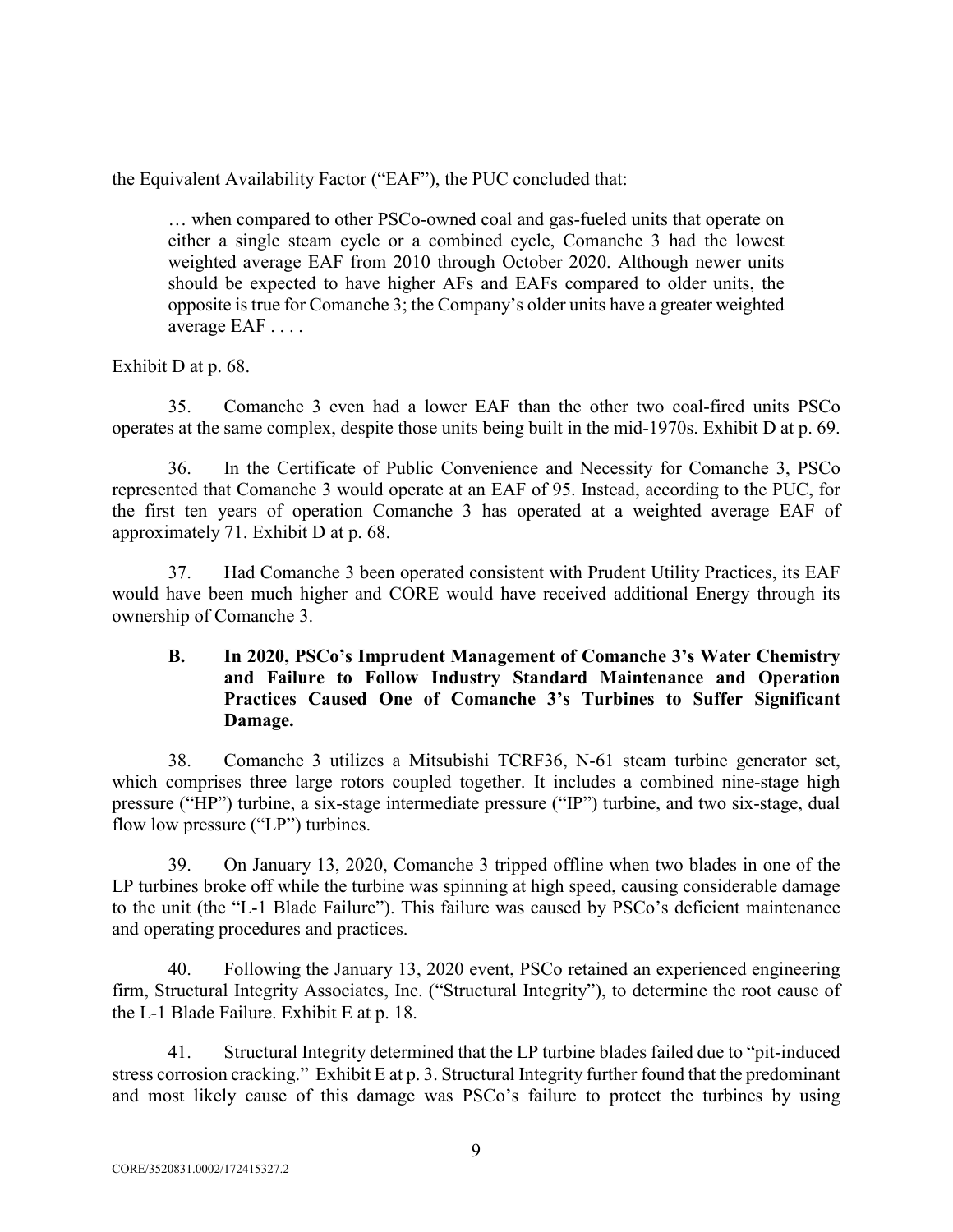dehumidified air to dry the metal components during shutdowns of greater than three days. This resulted in corrosion from moisture in the system, ultimately causing the blades to fail. *Id.* 

42. According to Structural Integrity, the pit induced stress corrosion cracking in the L-1 turbine blades was caused by PSCo's "seriously deficient" operating practices. *Id.* Structural Integrity "reviewed the cycle chemistry at Comanche and found that the overall chemistry has been poorly managed since COD in 2010." *Id.* Structural Integrity found a host of problems with PSCo's operation of Comanche 3, including numerous specific events that had a direct influence on the blade failure:

The operating practices were seriously deficient during this time: the chemistry alarm system was either not working, turned off or ignored, and most importantly the unit should have been shut down in accordance with any international shutdown guidelines. Deposition occurred preferentially at and near the snubber, leading to pitting in oxygenated moisture during multiple non-protective shutdowns between 2012 and 2019. Other possible contaminant events were investigated in detail and although there has not been similar contamination as the March 2012 condenser leak, there has been repetitive exceedances of sodium contamination in the main steam (MS) and hot reheat (HRH).

Exhibit E at p. 48.

43. The "predominant" and "most probable root cause of the blade failure, is the lack of any chemistry shutdown protection using dehumidified air (DHA) for the steam turbine." This is a serious error by PSCo that falls far below Prudent Utility Practices. Exhibit E at p. 48.

44. Structural Integrity identified other major contributing factors to the L-1 blade failure, which again pointed back to PSCo's imprudent utility practices:

Others of major importance in the mechanism include: chemists/operators ignoring alarm and shutdown limits and maintaining operation during contamination events; not using optimum chemistry treatments (OT); and unreliable chemistry instrumentation. The information reviewed by SI [Structural Integrity] throughout the investigation suggests that the condenser contaminant event of March 2012 initiated the mechanism by contaminating the plant's internal surfaces which were not cleansed after the event.

Exhibit E at p. 48.

45. According to Structural Integrity, PSCo had commissioned a third-party inspection of the low-pressure steam turbine between September 12, 2011 and December 9, 2011. Although Comanche 3 had been commissioned for fewer than two years at that point, evidence of liquid film was already present. Testing of the film indicated the presence of sodium, chloride, iron, copper, and aluminum. The film indicated imbalances in the water chemistry which can lead to blade pitting and erosion. Nevertheless, PSCo did not inspect the steam turbine blades between the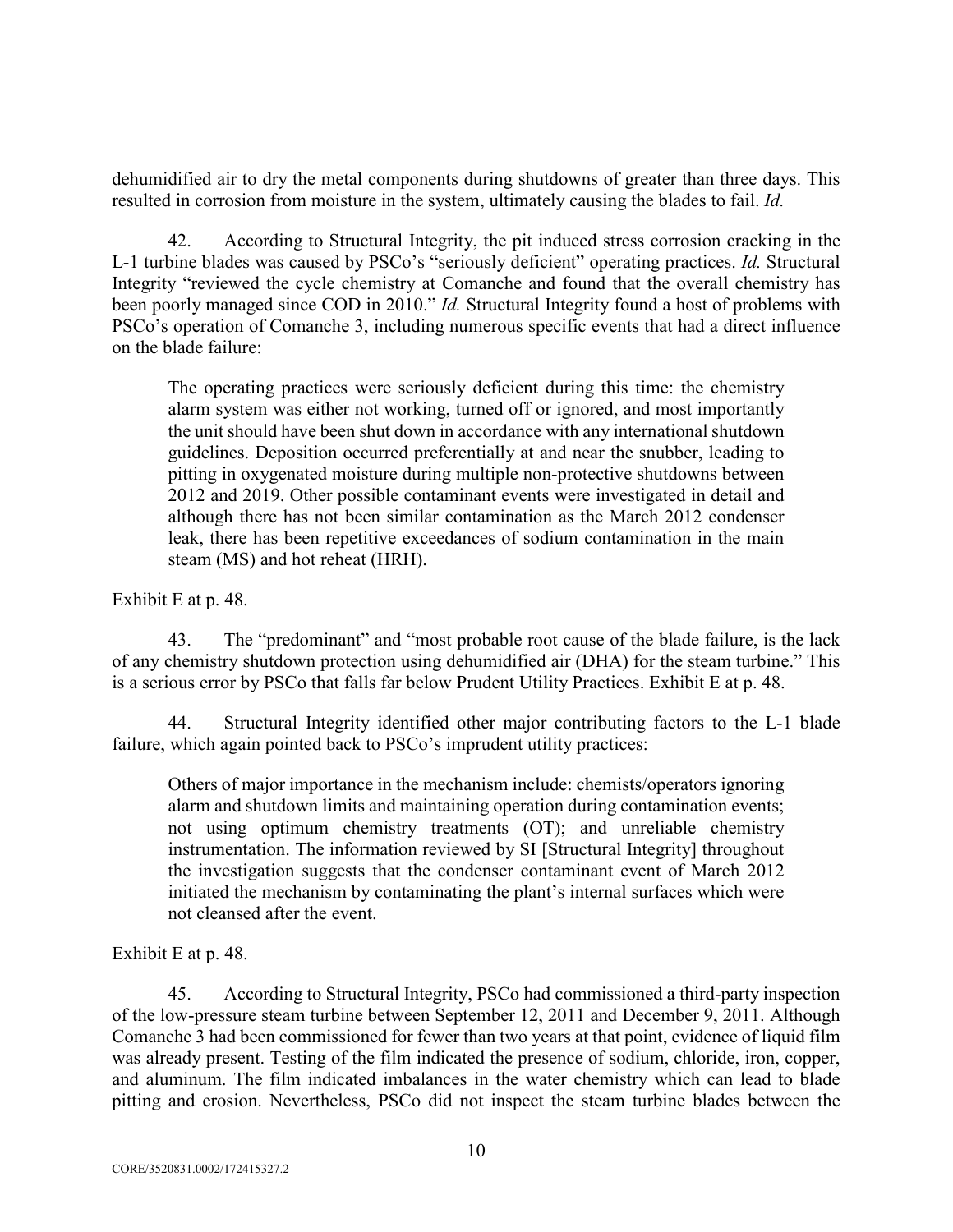September 2011 inspection and the January 13, 2020 failure event, imprudently ignoring a known risk. Exhibit E at p. 6.

46. Structural Integrity found other deficiencies in PSCo's operation of Comanche 3. PSCo's unit shutdown limits were "not in agreement with the international standards (IAPWS)." Exhibit E at p. 10. This is notable given that Structural Integrity found the most likely predominant cause of the L-1 Blade Failure was PSCo's improper shutdown procedures. Exhibit E at p. 3.

47. Structural Integrity found that PSCo poorly calibrated and maintained Comanche 3's instrumentation. Given the impact of cycle chemistry on Comanche 3's operations, Structural Integrity noted that it was "of paramount importance that these vital instruments work on a continuous basis." Exhibit E at p. 21. Structural Integrity found that "not all the instruments are calibrated and maintained on a regular basis, are not all reliable, are not all audibly alarmed in the control room for the operators, and that the plant has relied heavily on grab samples taken every four hours. There are also numerous examples when the key instruments (sodium at El, MS and HRH) were not recording data for startup periods, and were out of service for long periods of time (six months)." Exhibit E at pp. 11-12. Structural Integrity unequivocally determined that PSCo "clearly needs to upgrade the maintenance and calibration activities on the chemical instruments." Exhibit E at p. 21.

48. Structural Integrity concluded that PSCo staff had "minimized" the importance of cycle chemistry instrumentation from the date Comanche 3 had been placed in operation. Further, Structural Integrity found that PSCo "will need to make some drastic improvements in this area" for Comanche 3 to be safely and efficiently operated in the future. Exhibit E at p. 12.

# **C. PSCo's Investigation into the L-1 Blade Failure Reveals Other Damage Caused by PSCo's Imprudent Utility Practices.**

49. During the investigation of the L-1 Blade Failure, it was discovered that additional damage had been done to the HP turbine blades from water intrusion events in 2018. A full train analysis of the turbine conducted on or about January 24, 2020 revealed rubbing on the rotating blades of stages 2 through 9 of the HP turbine, with hardening of the shrouds from heating on stages 7-9. Again, this damage was caused by PSCo's deficient maintenance and operating procedures and practices.

50. In a report prepared by a member of PSCo's Fleet Engineering group (hereinafter, the "Hunt Report"), PSCo determined that the cause of this damage was from water induction into the turbine during two events in January and September 2018. The Hunt Report is attached hereto as Exhibit F. The Hunt Report concludes this was caused by PSCo's failure properly to maintain turbine drain valves and to address the resulting distortion of the case and rotor for several years. This resulted in steam being unable to drain from the turbine, which, when cooled, caused a temperature differential between the inside and outside of the turbine and damaged the turbine as the blades rubbed against the casing as it temporarily shrank or contracted.

51. PSCo hired General Electric ("GE") to analyze and repair the damage identified in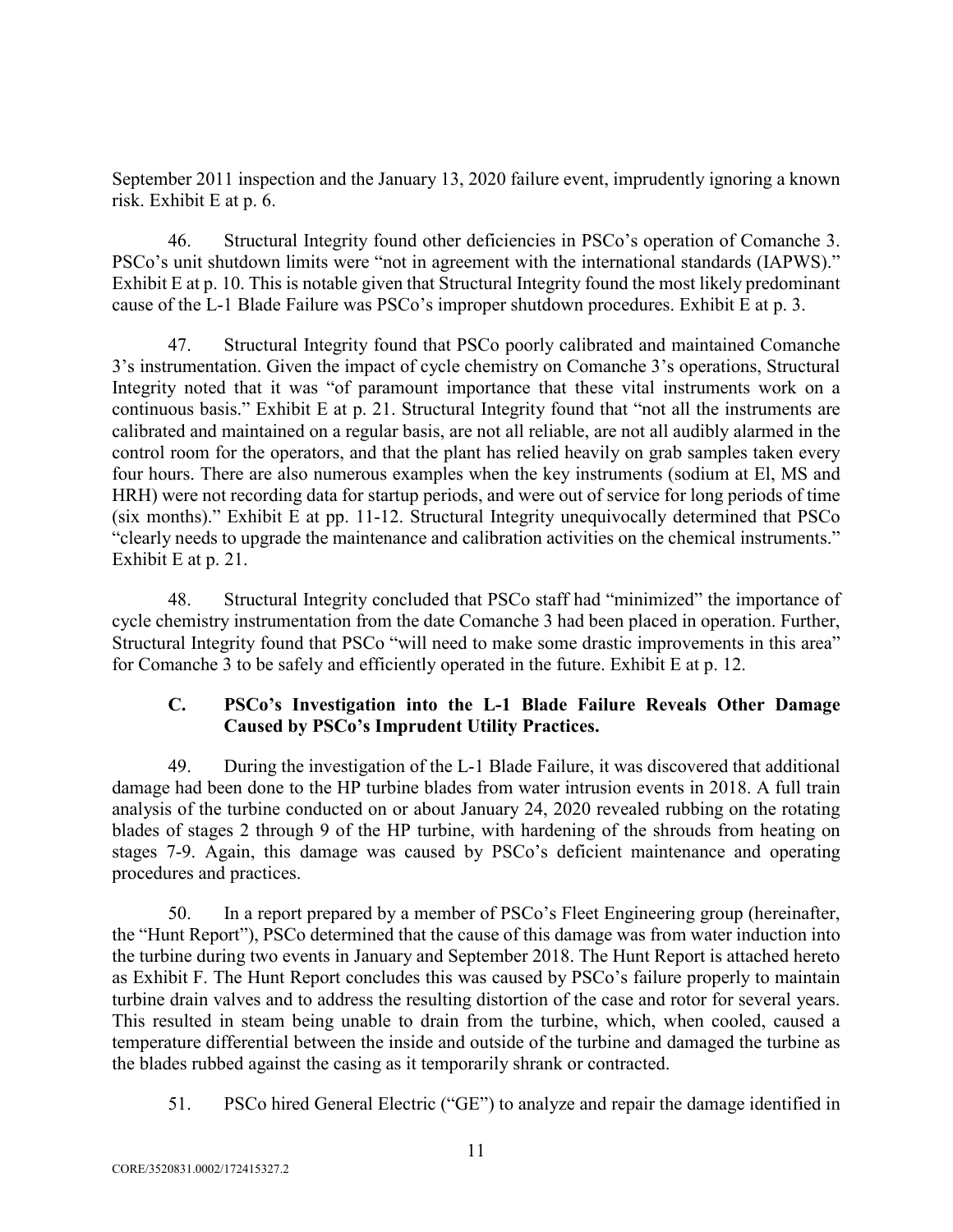the Hunt Report. GE found a litany of major issues with the turbine generator, including:

- a. Damage on the HP turbine blades;
- b. Severe rubbing on all of the lower half HP and IP turbine spill strips;
- c. Failure of lubrication system elements that were shedding wire mesh into the turbine oil system;
- d. Failure of PSCo to change lubrication system filters for three years, contrary to manufacturer recommendations to change filters every six months;
- e. Installation of incorrect lubrication system filter;
- f. Numerous "troubling" issues regarding the condition of intercept valves, including a valve found without a liner.

52. GE concluded that, "in general, deficient maintenance practices, questionable operating procedures and poor steam quality were observed throughout the machine." The GE Report is attached hereto as Exhibit G-1 and G-2.

## **D. From January to June 2020, the L-1 Blade Failure's Unplanned Outage Stretched 141 Days, Depriving CORE the Benefit of its Bargain Under the Project Agreements.**

53. In total, on account of the January 13, 2020 LP blade failure and the HP damage caused by PSCo's failure to operate consistent with Prudent Utility Practice, Comanche 3 was offline for 141 days and millions of dollars were spent to repair the blades and other damage. Just like the hundreds of days of unplanned outages in the years before, this unplanned outage deprived CORE the benefit of its bargain under the Project Agreements and directly caused CORE to suffer damages.

54. Even while CORE was suffering these damages, PSCo appeared to be looking out for its own best interests. Article 13 of the O&M Agreement requires PSCo to procure insurance for the Facility and the Common Facilities. CORE is required to pay its Total Facility Percentage Share of the costs of such insurance and any deductibles.

55. CORE alleges, on information and belief, that PSCo failed to pursue an insurance claim to cover costs associated with the January 2020 blade failure to avoid disclosing that the damage was caused by PSCo's imprudent utility practices. PSCo's self-interested decision damaged CORE because it caused CORE to have to pay O&M expenses that should have been covered by insurance. On information and belief, CORE believes this was a practice that occurred throughout the operating life of Comanche 3 resulting in unnecessary costs being paid by CORE.

- **E. In June 2020, When PSCo Tried to Restart Comanche 3 After the L-1 Blade Failure Repairs, PSCo Caused Another Unplanned Outage and More Damage to Comanche 3 by Shutting Off All Lubrication to the Turbines While They Were Spinning at High Speed.**
- 56. After the damage from the L-1 Blade Failure and the HP damage were repaired,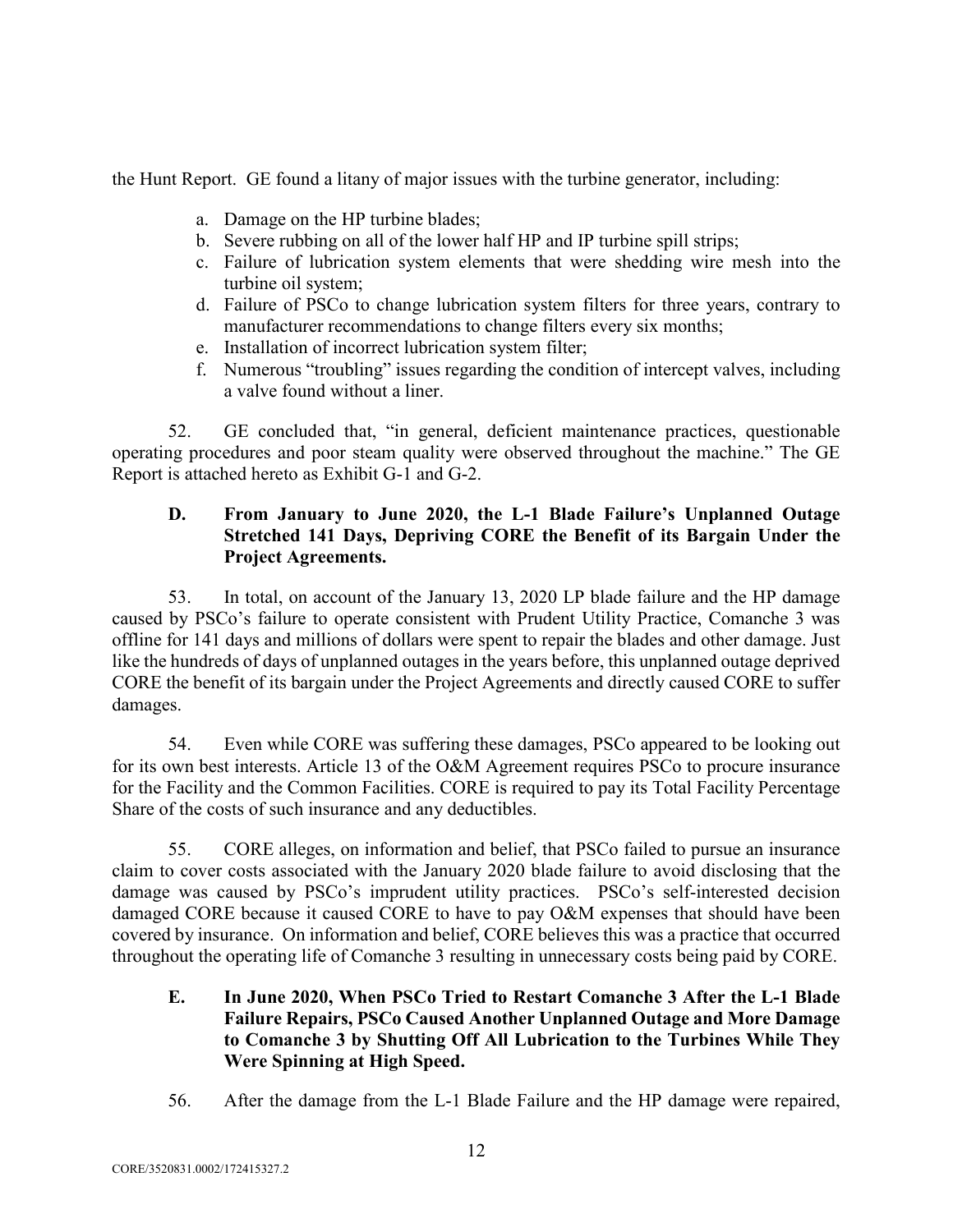PSCo attempted to restart Comanche 3. During the startup, PSCo caused more damage to Comanche 3 because it again failed to operate Comanche 3 consistent with Prudent Utility Practice (as described below). This caused Comanche 3's ongoing unplanned outage to continue for an additional 231 days.

57. Properly lubricating Comanche 3's turbine is critical to its operation and is required under Prudent Utility Practices. The Comanche 3 turbine lubrication oil ("TLO") system has two oil coolers. Typically, only one cooler is used, and simultaneous use of the oil coolers is not advised. Oil flow in-and-out of the coolers (*i.e.* into and out of the turbine and generator) is controlled by a six-way valve system, which is essentially two three-way valves connected by a shaft so that each of the three-way valves operates in unison with the other. The TLO valve was manually controlled by a wheel.

58. While PSCo was attempting to restart Comanche 3 on June 2, 2020, a PSCo employee manually turned the TLO valve, closing it and shutting off all oil supply to the turbine. This resulted in metal-on-metal contact, overheating, and severe damage to the bearings, blades, shaft, and generator. Exhibit D at p. 22.

59. PSCo was in the process of start-up activities for Comanche 3 when a TLO alarm was triggered. Exhibit D at p. 22. A team of PSCo employees investigated the alarm, after which PSCo's Senior Operations Manager directed a Plant Specialist Apprentice ("PSA") to turn the sixway valve to open the West cooler. *Id.* The temperature was reduced, and PSCo resumed start-up operations. *Id.*; *see also* PSCo Root Cause Report attached hereto as Exhibit H.

60. PSCo's internal report noted that, shortly thereafter, a different PSCo apprentice ("PSA1") heard radio communications regarding the team's actions, although he was unable to hear the radio communications clearly due to the loud noise caused by the turbine and his reported hearing loss. PSA1 discussed the TLO valve's configuration with at least one other PSA in a conference room, and "not satisfied with the information" he was provided, went to the TLO valve to investigate. Exhibit D at p. 22; *see also* Exhibit I*.*

61. PSA1 had been through only two start-ups, and had received no training on how to operate the TLO valve (as PSCo had no training program for this task). Exhibit I. Nevertheless, PSA1 determined, apparently by touching it with his hand, that the pipe that transmitted oil felt cooler than it should have, and he reconfigured the six-way valve, shutting off oil flow entirely rather than changing it to a single-cooler setting. Exhibit D at p. 23.

62. Without lubrication, metal-on-metal contact occurred between various components of Comanche 3's rotor train. According to the PUC Staff Report, "[o]bservers noted sparks coming from some of the turbine bearings and a flash fireball was seen coming from the top of the TLO tank." Exhibit D at p. 24.

63. After the June 2020 lubrication system failure, PSCo conceded that the markings on the six-way valve were unclear. According to the PUC Staff Report, the valve had two arrows, written in Sharpie, indicating the direction the valve should be turned to control the flow of oil.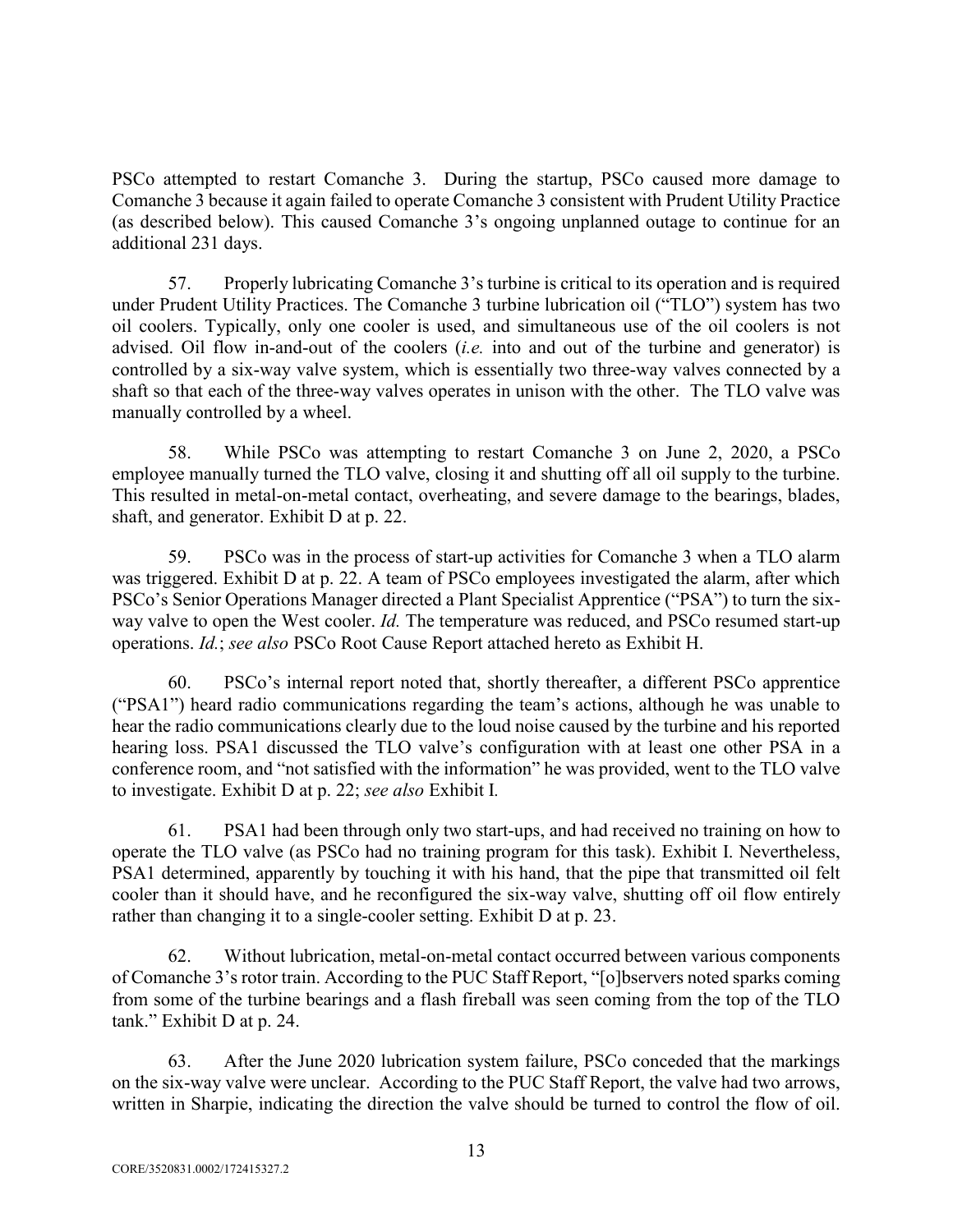Exhibit D at p. 29. These markings were not made by the original equipment manufacturer, but rather by PSCo, and were wholly insufficient and an imprudent utility practice for controlling the TLO.

64. In its internal root cause analysis, PSCo noted that a stop pin intended to prevent the six-way valve from traveling to a complete "shut off" position had been sheared off. Exhibit D at pp. 27-28. However, the stop pin did not cause the lubrication oil to be shut off; it was the action of PSCo's apprentice, PSA1, who manipulated the six-way valve without instruction from any supervisor. Moreover, PSCo cannot discount the fact that the pin may have been sheared when PSA1 manipulated the six-way valve.

65. In addition to its internal root cause analysis, PSCo prepared an internal Human Performance Team Analysis regarding the lubrication system failure, attached hereto as Exhibit I. The Human Performance Team Analysis found that "[n]o procedural guidance was used by PSA1 to operate the 6-way valve. No procedure was used to verify the line-up prior to valve manipulation. … Based on interviews, few activities were conducted using specific procedural guidance to ensure proper configuration of components prior to execution. Procedures exist to verify systems are in service but do not provide specific direction for the configuration of the Turbine Lube Oil (TLO)."

66. There was no operating procedure in place to check the system configuration (valve line-up) of the lubrication oil system six-way valve prior to the steam turbine generator start-up.

67. There was no operating procedure in place to check the configuration of the closed cycle cooling water valves (valve line-up) prior to steam turbine generator start-up.

68. Neither the lube oil filters or the lube oil coolers were properly vented using the equalizing valves, nor was the oil flow verified using the sight glasses installed on the TLO system, before PSA1 made the decision to manipulate the six-way valve. Venting of the lube oil coolers and the lube filters is required in the operation manual prior to switching between these devices.

69. The start-up logs for Comanche 3 from June 1 and 2, 2020 indicate that the steam turbine generator was tripped no fewer than *six times* due to low lube oil pressure during the three start-up attempts. The unit tripped a seventh time on June 2, 2020 at the start of the final loss of lubrication event. This number of lubrication oil trips without a thorough investigation of the root cause is inconsistent with Prudent Utility Practice.

70. Further, the PSCo Human Performance Team Analysis noted that the "[p]rocedure for lube oil start up does not contain adequate direction to ensure valve lineup or the desired configuration for startup – no direction in procedure for desired lineup prior to start-up of turbine." "Poor procedure quality combined with informal configuration control practice has the potential to result in additional challenges to configuration control." Moreover:

Troubleshooting processes may contain weaknesses, especially when working with a unit while it is in operation. The risks of starting up with two unit coolers versus one and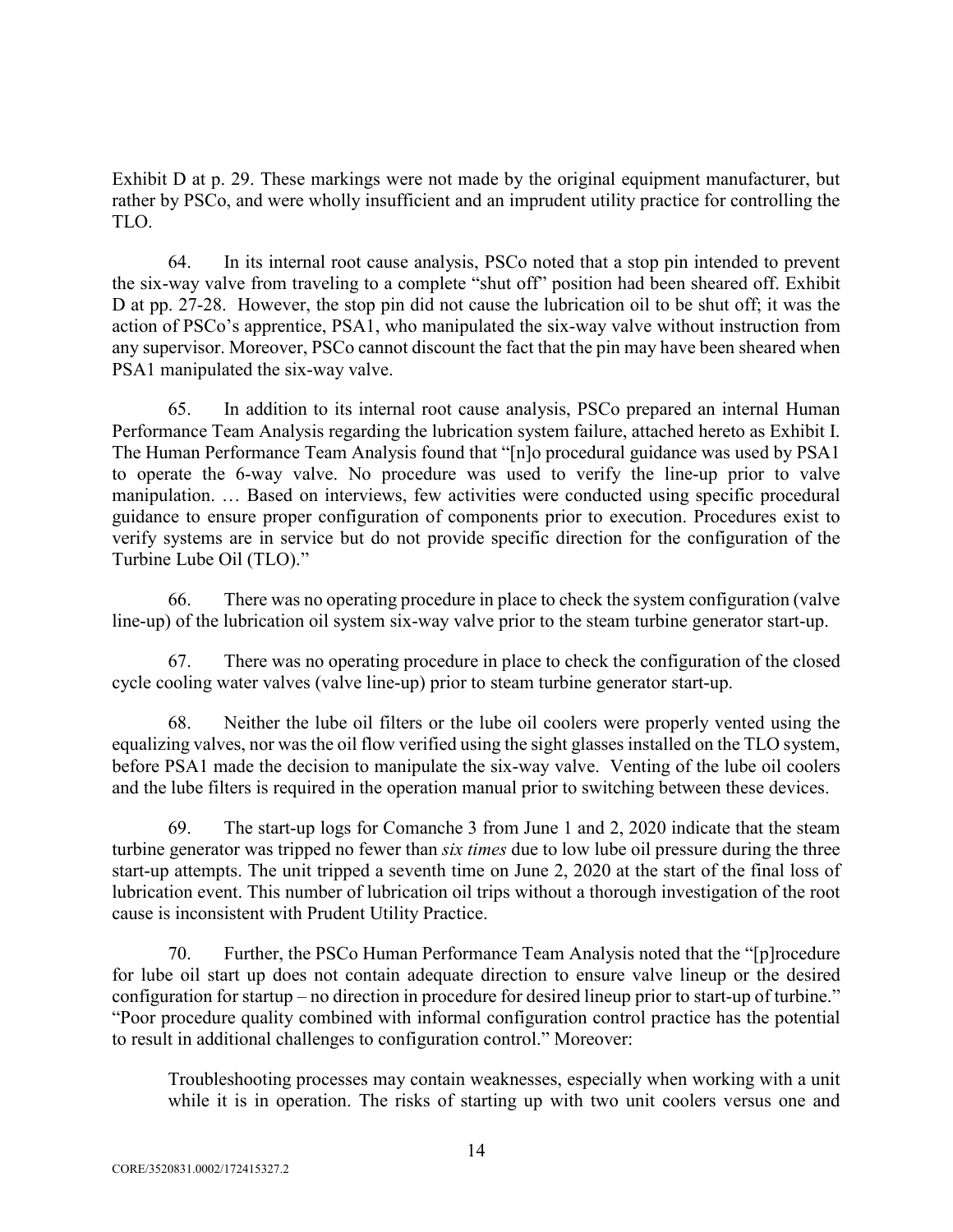validating the system configuration prior to startup was not effective to ensure that the unit would startup and run without issue at a later time. Starting the unit with two turbine lube oil coolers in service may have challenged operations at a later time.

…

Low procedural standards are allowed to exist. Standards for configuration control are not clearly established with multiple levels of the organization leading to vulnerability when changing system configuration.

Exhibit I at pp. 14-15.

71. The resulting damage to Comanche 3 from the TLO event was extensive, with repair costs exceeding \$30 million by PSCo's own estimates.

72. Largely due to the TLO event, Comanche 3 was offline until January 2021.

## **F. The PUC Investigated Comanche 3's History of Outages and Determined that PSCo's Operation and Maintenance Practices Were "substandard."**

73. The PUC Staff Report reviewed Structural Integrity's findings concerning the L-1 Blade Failure and water chemistry issues identified in its aftermath and concluded that "Comanche 3's cycle chemistry during the first ten years of operation has not met the standards expected for a supercritical unit." Exhibit D at p. 44. The PUC Staff Report found that PSCo relied on outdated standards, including the "Steam Purity Recommendation or Comanche Guidelines PSCo uses to operate Comanche 3" which "were considered outdated by 20 years in 2020." *Id*. at p. 45. Comanche 3's instrumentation was poorly calibrated and maintained. "The instruments have not provided the required accuracy for the operations to realize serious contamination alarms limits, and shutdown conditions are ignored." *Id*.

74. The PUC Staff Report also condemned PSCo's cycle chemistry management. It found:

Comanche 3 operations during the first 10-years allowed Operators to ignore alarms and shut down situations, not using optimum chemistry treatment, ineffective monitoring of total iron as the key indicator of chemistry and unreliable chemistry instrumentation.

Further, there has been lack of any chemistry controls to provide steam turbine protection during shutdown. The SIA [Structural Integrity] report identified numerous inadequate or unprotected shutdown events extending 446 days between 2012 and 2019 that could contribute to steam turbine damage through outside moist air leakage into turbine during outages exceeding three days. Moist air leakage into the turbine, or hygroscopic adsorption into turbine, can lead to pitting, a precursor to corrosion.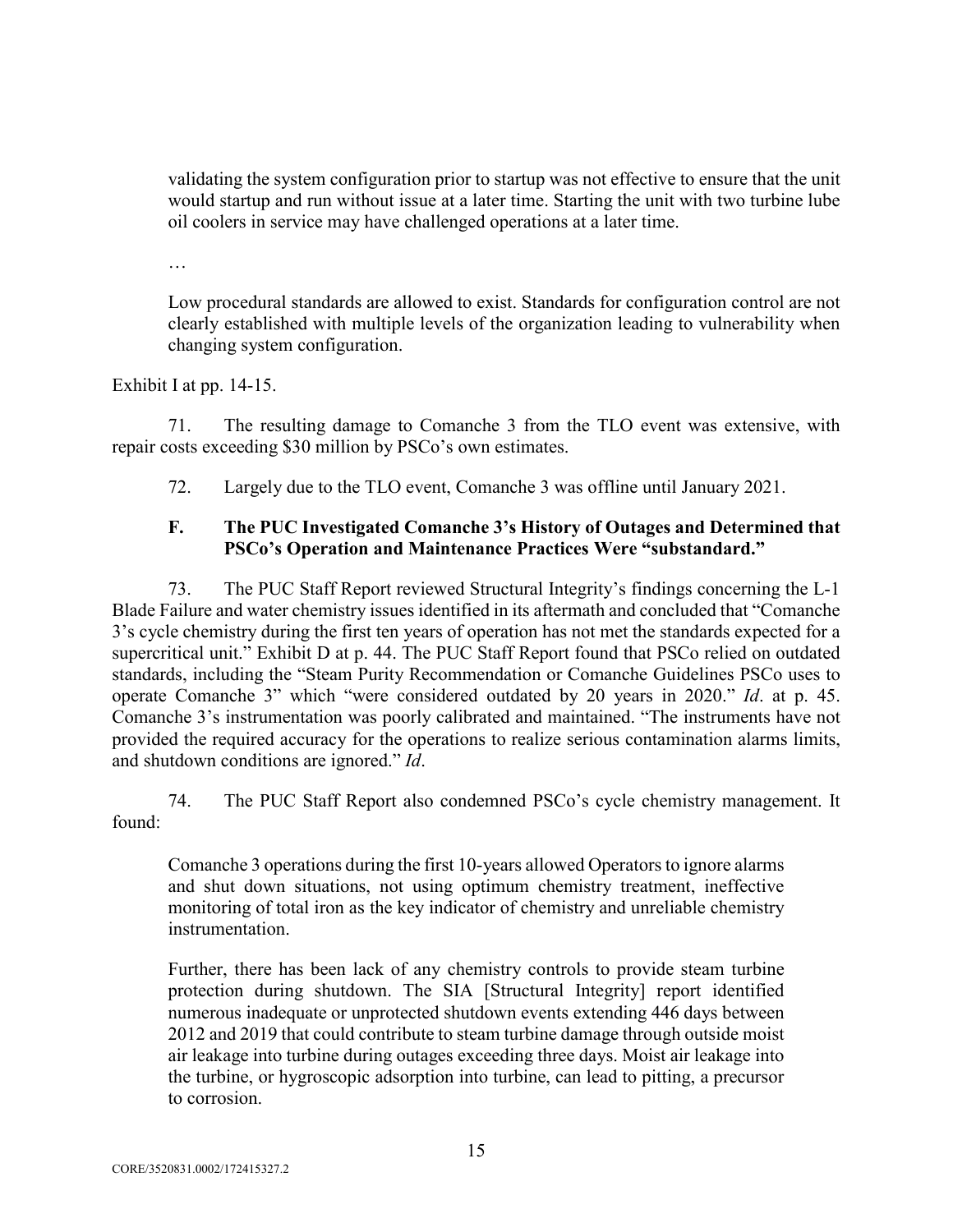Exhibit D at pp. 45-46.

75. The PUC Staff Report agreed with Structural Integrity finding that PSCo needed to substantially improve its O&M practices and procedures and agreed with Structural Integrity's lengthy list of recommendations. *Id.* at pp. 46-47.

76. The PUC Staff Report identified numerous other deficiencies in PSCo's operation and maintenance procedures and its response to the TLO incident. The PUC Staff Report faulted PSCo for:

- a. Inadequate Adherence to the Company's Quality Control Policy;
- b. Lack of Appropriate Subject Matter Experts on the Team;
- c. Inadequate "Extent of Conditions" Analysis of Single Point Vulnerabilities;
- d. Modifications Not Correct and Accessible to Other Personnel;
- e. Poor Maintenance Practices Contribute to Lower Plant Reliability;
- f. Inconsistent Training Practices and Incomplete Documentation of Mastery of Knowledge; and
- g. Not adopting all the recommendations its own internal review teams made.

Exhibit D at pp. 35-42.

77. Concerning the TLO event, the PUC Staff Report found that PSCo had not conducted a Single Point of Failure ("SPOF") analysis to identify potential risks posed by design or system defects *before* they manifest into problems or system failures. As the PUC Staff Report found, had PSCo performed a SPOF analysis "the millions of dollars in turbine damage may have been prevented." *Id.* at p. 39. In more than a decade since Comanche 3 was placed into service, PSCo has never performed a SPOF analysis for Comanche 3 or "any of the processes that support" Comanche 3, even though SPOF analyses are "not new to the power industry." *Id*.

78. The PUC Staff Report identified at least two "specific occurrences" of "poor or inadequate maintenance" of Comanche 3 by PSCo that "could ultimately result in reduced reliability of the power plant." *Id.* at p. 40. PSCo admitted it had *never* dismantled and inspected the TLO six-way transfer valve since Comanche 3 was placed into service in 2010. In addition, the TLO system filters had not been changed for "several years." *Id*. The manufacturer recommends that the filters be changed when the differential pressure across the filter element reaches 15 psi or every six months, whichever comes first. *Id*., pp. 40-41. The PUC Staff Report expressed "concern" that these specific maintenance lapses could indicate "a lack of adequate maintenance practices in the plant as a whole." *Id*. at p. 41.

79. The PUC found that PSCo has a deficient operator training program. For the PSA responsible for manipulating the TLO valve that caused the lube oil failure, PSCo was unable to produce a signed copy of the training activities showing he completed the required training. *Id.* at p. 41. Instead, PSCo presented the PUC with a blank copy of an On the Job Training guide given to employees; yet, the guide had general references that PSCo itself admitted were incomplete or needed to be updated. *Id*.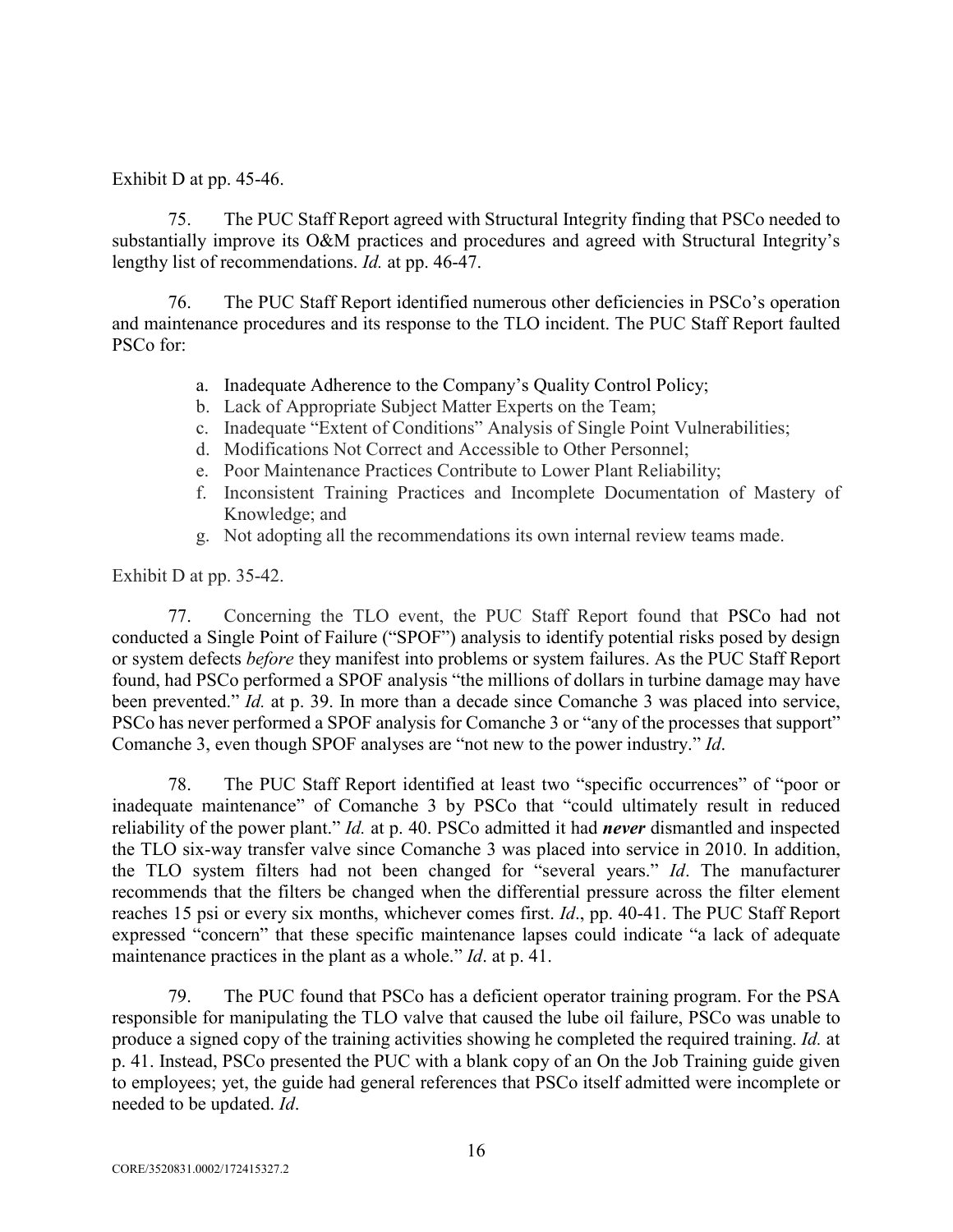80. The PUC found that PSCo had no procedure for how the TLO valve should be aligned at startup. PSCo's Human Performance Team admitted as much, noting that existing written procedures had "no direction in procedure for desired valve lineup prior to start-up of turbine," which the Sr. Operations Manager acknowledged "was not adequate." *Id.* at p. 42. Despite this acknowledgment, PSCo's Configuration Management Improvement Team did *not*  revise the written TLO procedure even after the TLO incident occurred.

81. The PUC Staff Report noted that PSCo "has a responsibility to prudently manage Comanche 3 using industry best practices" but the reviews performed by PSCo and outside experts "suggest otherwise." *Id.* at p. 43. GE, which the PUC recognized as "one of the top industry experts on the design, installation, operation and maintenance of electric turbine generators," found "deficient maintenance practices, questionable operating procedures and poor steam quality . . . throughout the machine." *Id*. Structural Integrity similarly identified "inadequate O&M practices at Comanche 3," according to the PUC Staff Report. *Id*.

82. This was not the first time PSCo personnel had incorrectly operated a TLO valve. In fact, PSCo's lack of proper procedures, training, and safety and operating practices with respect to the TLO valves was clear as early as 2017 when, in an incident the GE and PUC Staff Reports document:

workers thought they had positioned the six way TLO transfer valve with the intent to isolate one side of the duplex filters, but due to improper positioning of the valve *company personnel were doused with lube oil* as they attempted to remove the filter housing cover (after that occurrence, it appears that routine changing of filter elements may have been suspended).

*Id.* at pp. 17-18 (emphasis added).

83. This incident vividly demonstrates PSCo's imprudent utility practices and its failure to satisfy its O&M obligations. Not only were PSCo workers "doused with lube oil," but the evidence suggests that TLO filters were not replaced for approximately three years before the TLO valve incident, which seriously breaches Prudent Utility Practices and manufacturer recommendations for Comanche 3.

84. The PUC Staff Report concluded that PSCo's "reduced attention to O&M activities *likely contributed* to the recent Comanche 3 extended outages." *Id.* at p. 44 (emphasis added).

85. As the PUC Staff Report stated, the TLO valve incident also negated all power train clearance and steam path alignment measures GE completed during the 141-day shutdown from the L-1 blade failure and HP damage.

## **G. Summary of Comanche 3's History of Unreliability Caused by PSCo's Imprudent Utility Practices.**

86. The PUC Staff Report included a chart of Comanche 3's planned and unplanned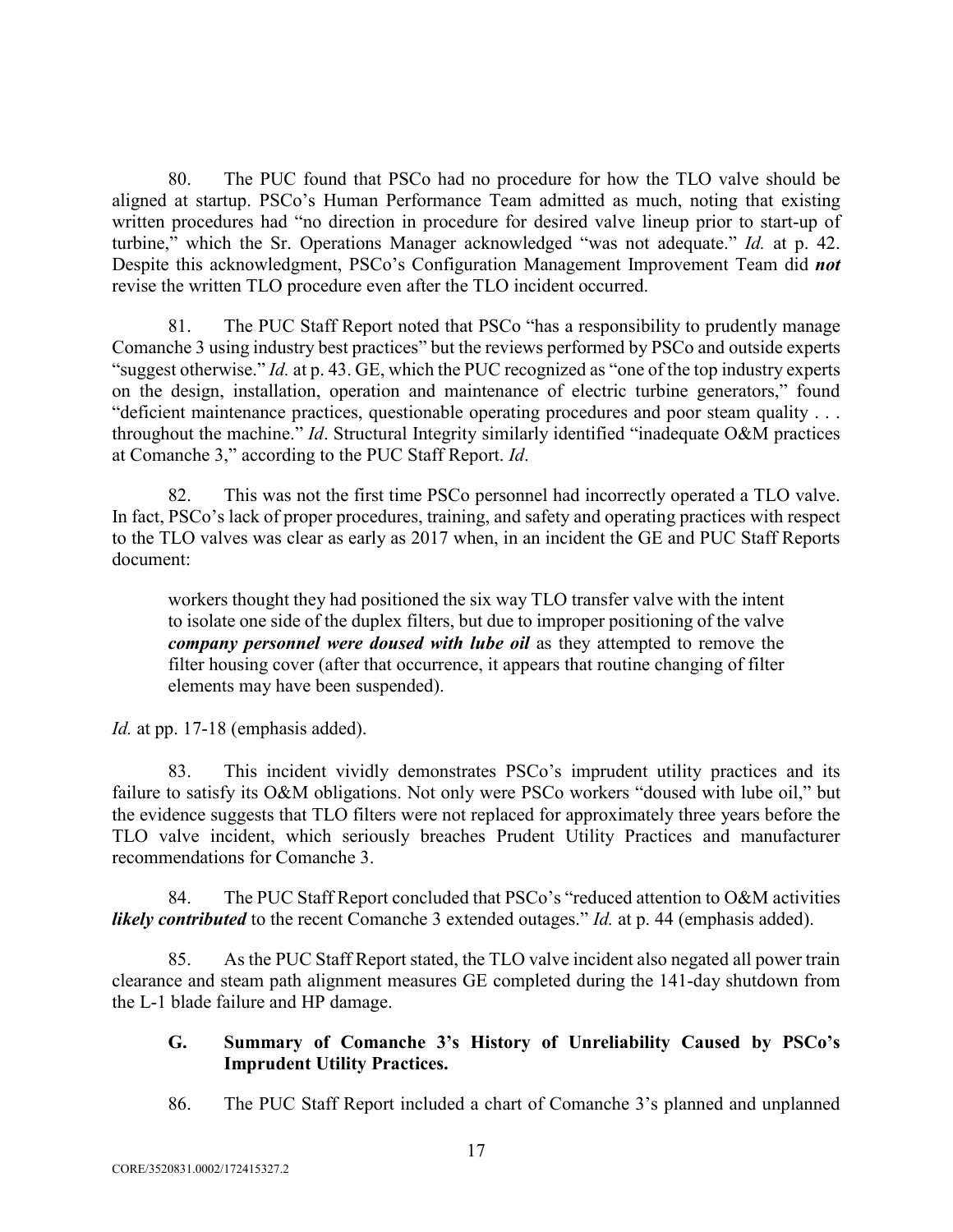outages since 2010, with planned in blue and unplanned in red. This chart illustrates the number and length of unplanned outages that PSCo's imprudent utility practices caused.



Figure 21. Comanche 3 outages timeline.

## **H. CORE Incurred Millions of Dollars in Losses as a Direct Result of PSCo's Breaches of its Contractual Obligations under the JOA and the O&M Agreement.**

87. Because of the numerous and lengthy outages at Comanche 3 since it began commercial operation, CORE has suffered millions of dollars in damages.

88. First, CORE has spent millions of dollars in additional (otherwise unnecessary) repair and maintenance costs that were incurred only because of PSCo's imprudent utility practices and other breaches of the Project Agreements.

89. Second, CORE was deprived of its entitlement to receive the Energy that Comanche 3 failed to produce.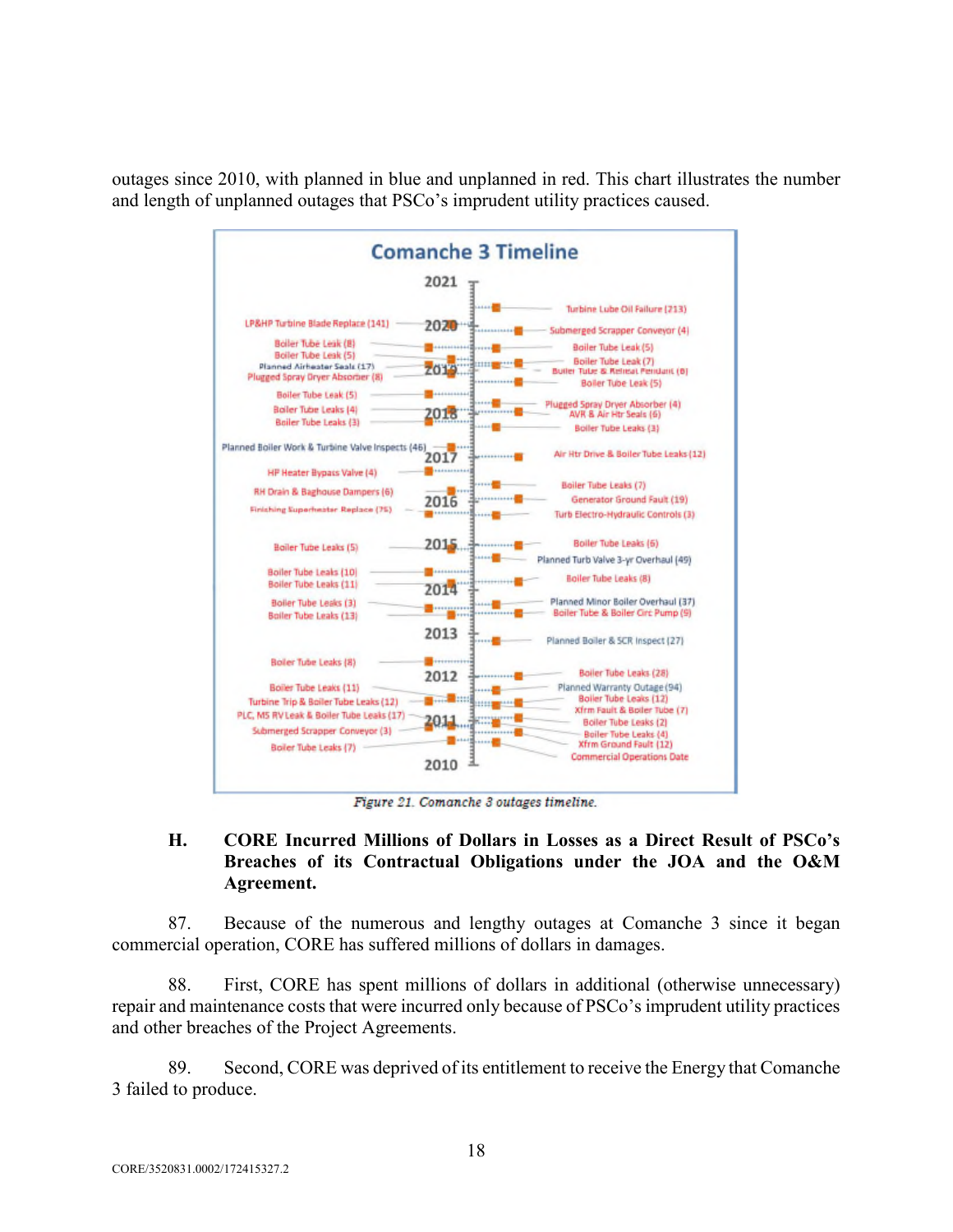90. Third, the accumulated impact of PSCo's failure to operate Comanche 3 consistent with Prudent Utility Practice will result in future maintenance and repair costs and future unplanned outages depriving CORE of its entitlement to Energy as an owner of Comanche 3 for the remaining life of the plant.

91. Fourth, PSCo has greatly devalued CORE's ownership interest in Comanche 3. Due in large part to PSCo's failure to follow Prudent Utility Practices, the expected total useful life of Comanche 3 is now less than half of the original projection of 60 years. It is now almost certain that Comanche 3 will not operate for more than 20 years. This has resulted in CORE's ownership interest suffering a severe and permanent loss of value. The value of CORE's ownership interest in Comanche 3 is much lower now than it would have been if Comanche 3 had been properly operated.

92. The facts underlying CORE's claims against PSCo and CORE's damages only recently came to light because PSCo intentionally withheld information from CORE.

93. Pursuant to the JOA, an "E&O Committee" was formed, with PSCo, CORE and Holy Cross each appointing one member to the committee. The function of the E&O Committee is, among other things, to discuss events concerning the operation and maintenance of Comanche 3. PSCo, as the Operator and the party in sole possession of all documents and information pertaining to the operation of Comanche 3, is contractually obligated under the JOA and the O&M Agreement to make documents and other pertinent information available to the non-PSCo members of the E&O Committee.

94. During the first ten years of commercial operation at Comanche 3, PSCo withheld and failed to disclose pertinent information to the E&O Committee concerning the nature and causes of the numerous outages that occurred, including information regarding the water chemistry issues and operating procedures employed by PSCo at the plant. PSCo failed to advise the E&O Committee of the numerous failures and the causes of outages that occurred throughout the life of Comanche 3. The true nature and extent of PSCo's failure to follow Prudent Utility Practices was not made known until after the January 2020 steam turbine failure.

95. Upon learning of the nature of PSCo's imprudent utility practices and other breaches, CORE sought to remedy its claims with PSCo. Pursuant to the dispute resolution provisions of the JOA and the O&M Agreement, CORE prepared and submitted a claim to the Coordinating Committee for the losses it incurred because of PSCo's breaches.

96. C sent its initial Notice of Claim signed by Patrick B. Mooney, CORE's Chief Executive Officer at that time, and also signed by Bryan J. Hannegan, the President and Chief Executive Officer of Holy Cross, to Alice K. Jackson, President of Xcel Energy – Colorado on February 2, 2021. Exhibit J. Two members of the Coordinating Committee signed the initial Notice of Claim and forwarded it to the third member of the Coordinating Committee in satisfaction of Article 18.1 of the JOA.

97. Further, the initial Notice of Claim contained a "written explanation of the Dispute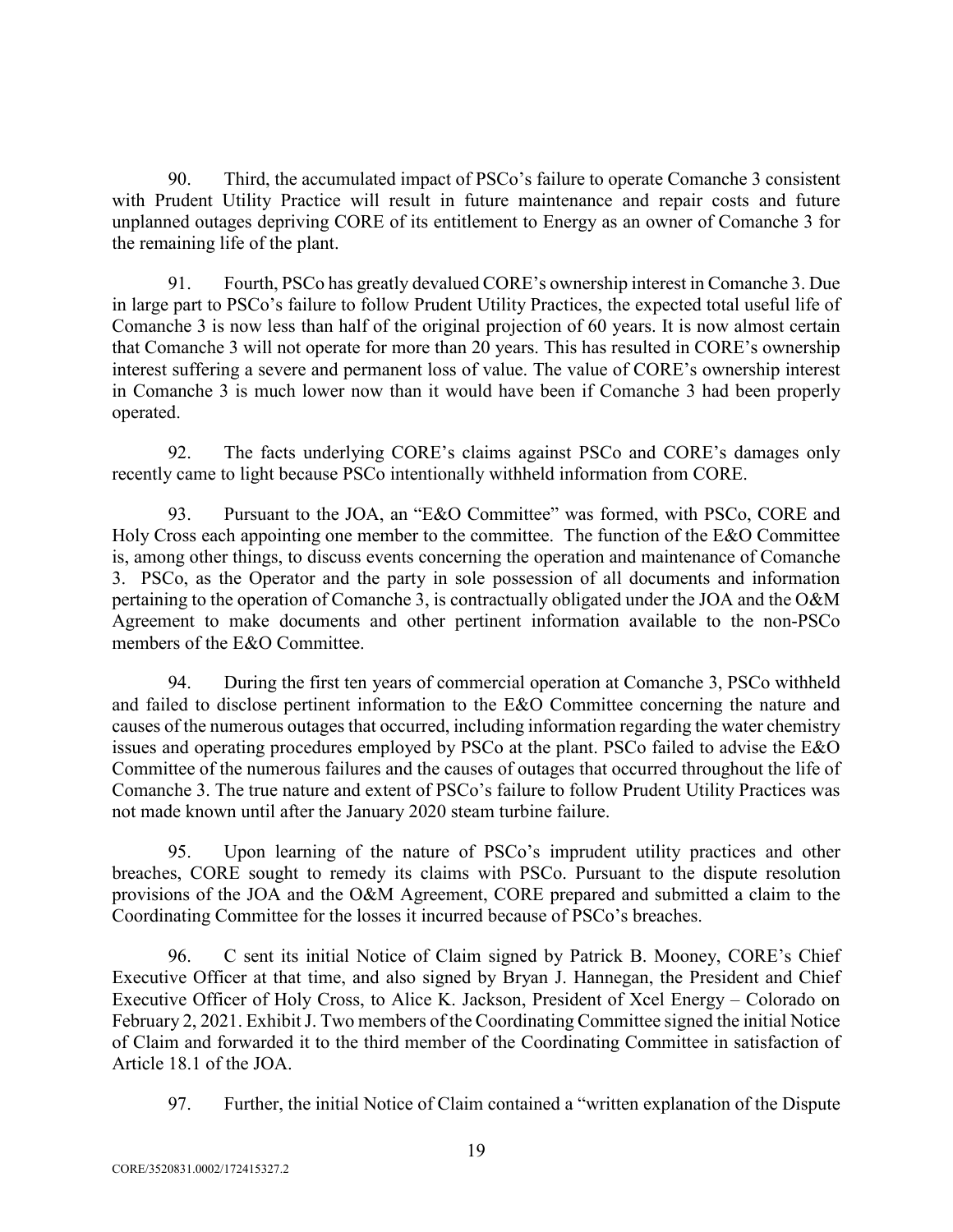and the material particulars of the notifying Party's position as to the Dispute" in satisfaction of Article 18.2 of the JOA.

98. The members of the Coordinating Committee met and discussed the initial Notice of Claim and were unable to reach a resolution. Moreover, the Chief Executive Officer of CORE and the President of Xcel Energy – Colorado have discussed the Dispute on multiple occasions.

99. CORE sent a second Notice of Claim to the President of Xcel Energy – Colorado on May 21, 2021. Exhibit K.

100. This second Notice of Claim contained a "written explanation of the Dispute and the material particulars of the notifying Party's position as to the Dispute" in further satisfaction of Article 18.2 of the JOA.

101. The Coordinating Committee was unable to reach a resolution of the claim, and CORE is now entitled to pursue its rights and remedies in this action.

## **COUNT I Breach of Contract**

102. CORE incorporates all previous allegations as if fully alleged herein.

103. CORE and PSCo have entered into valid and enforceable agreements concerning the ownership, maintenance, and operation of Comanche 3, including the JOA and the O&M Agreement.

104. PSCo breached these agreements by failing to maintain and operate Comanche 3 consistent with Prudent Utility Practices and its specific O&M obligations over the entire life of the unit by, without limitation:

- a. failing to follow prudent chemistry shutdown practices using dehumidified air for the steam turbine,
- b. ignoring alarm and shutdown limits and maintaining operation during contamination events,
- c. not using appropriate chemistry treatments,
- d. using unreliable chemistry instrumentation,
- e. failing to properly supervise and train personnel,
- f. failing to perform proper maintenance or make all necessary repairs and replacements of equipment,
- g. failing to have and update appropriate Operating Manuals and training materials,
- h. failing to procure equipment and machinery necessary for the performance of the O&M Services,
- i. failing to observe operating parameters,
- j. failing to implement proper information systems, and
- k. failing to properly maintain actuated turbine drain valves and to address the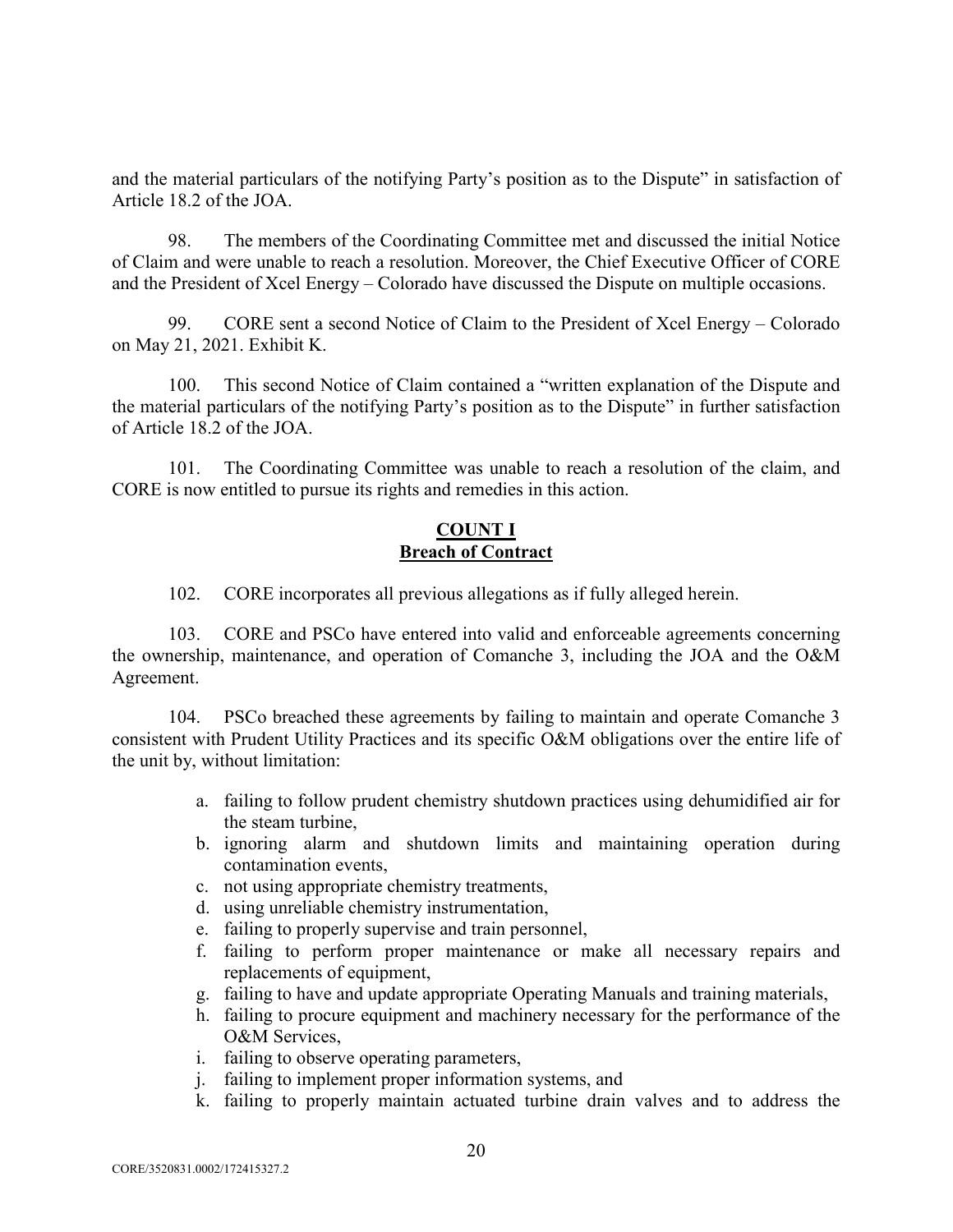resulting distortion of the casing and rotor at Comanche 3.

105. PSCo's breaches of its contractual obligation to operate consistent with Prudent Utility Practices resulted in an EAF below the reasonable expectations of the parties to the Project Agreements.

106. PSCo's management and operation of Comanche 3 fell below the standard of care reflected in the Project Agreements.

107. PSCo's breaches caused significant damage to Comanche 3, including without limitation the L-1 Blade Failure, the June 2, 2020 Lubrication System Failure, boiler tube leaks, and numerous other unplanned outages that caused Comanche 3 to be unavailable to generate and deliver electrical power to CORE, depriving CORE of the benefit of its bargain under the JOA and O&M Agreement.

108. PSCo's breaches resulted in increased O&M Costs and Capital Costs charged to and paid by CORE and have permanently reduced the value of Comanche 3.

109. PSCo's breaches caused permanent damage to Comanche 3 that will directly result in Comanche 3 being retired from service earlier than it would have been had PSCo operated Comanche 3 consistent with its contractual obligations and Prudent Utility Practices. Because of this, PSCo has caused CORE's ownership interest in Comanche 3 to lose value, resulting in additional recoverable damages.

110. For these reasons, CORE suffered and will continue to suffer direct compensatory damages in an amount to be proven at trial.

111. PSCo's breaches constitute events of default under the Project Agreements, which PSCo has not cured after being given written notice thereof.

112. CORE has satisfied all contractual conditions to commence this action by pursuing, without success, the pre-litigation claims procedure set forth in the agreements.

## **COUNT II Breach of Covenant of Good Faith and Fair Dealing**

113. CORE incorporates all previous allegations as if fully alleged herein.

114. Under Colorado law, contracting parties are required to act in good faith and to deal fairly with each other in performing the express terms of the contract. The good faith performance requirement serves to effectuate the intentions of the parties or to honor their reasonable expectations.

115. The duty of good faith and fair dealing is breached when a party acts contrary to the agreed common purpose of the contract or the parties' reasonable expectations.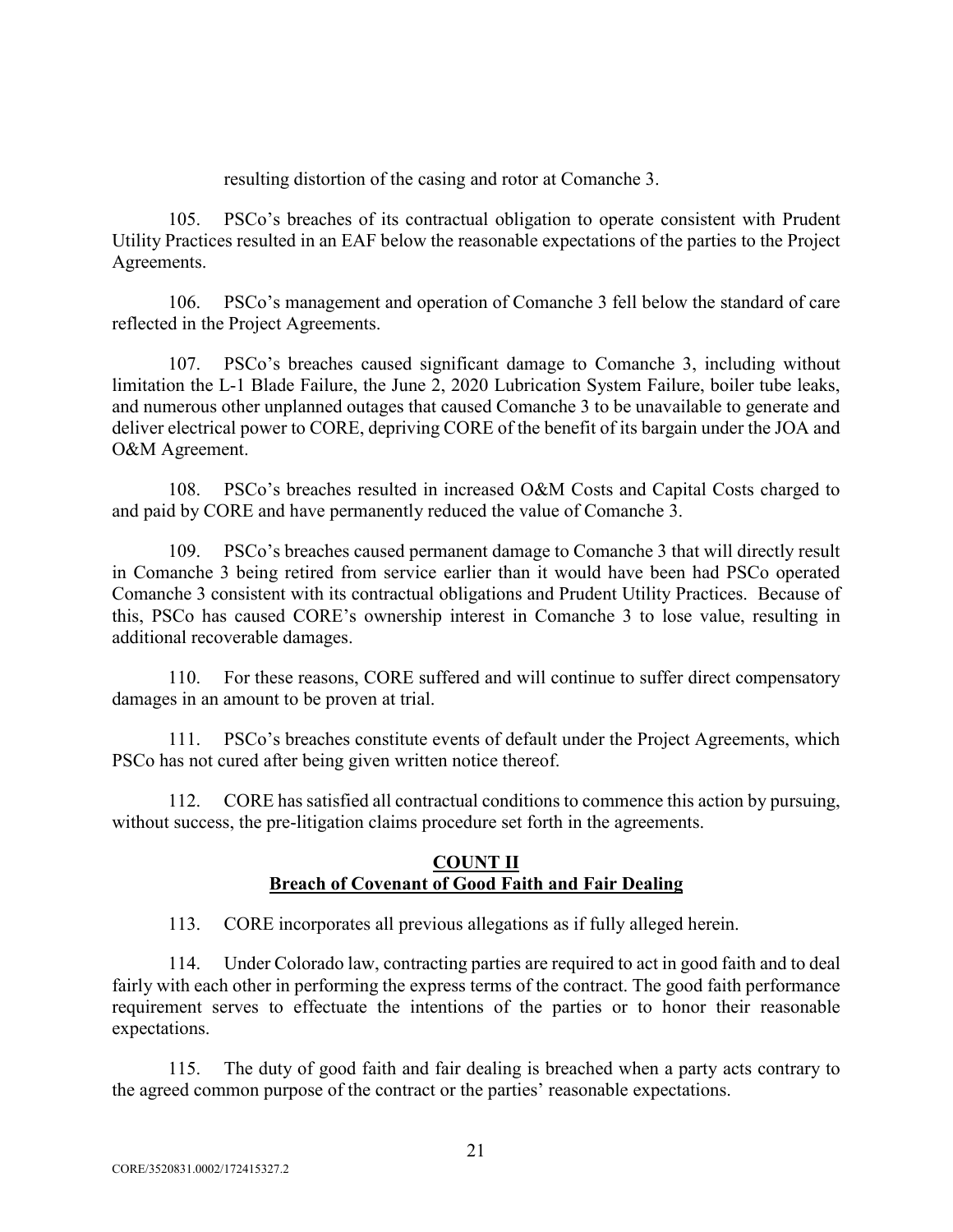116. PSCo breached the covenant of good faith and fair dealing through its failure to operate Comanche 3 in a manner consistent with the parties' intentions and reasonable expectations as reflected in the JOA and O&M Agreement to operate Comanche 3 in such a manner to generate a secure and reliable source of electric power available to CORE.

117. PSCo also breached the covenant of good faith and fair dealing by failing to disclose the true cause of multiple outages at Comanche 3 during its first ten years of commercial operation, which were largely a result of PSCo's poor operating procedures.

118. Further, PSCo exercised its discretion to operate Comanche 3 in a manner that has permanently diminished and/or destroyed Comanche 3's value, and CORE's ownership interest in it, which has deprived CORE of valuable contract rights, which is inconsistent with the parties' intentions and reasonable expectations.

119. PSCo's conduct was contrary to the reasonable expectations of the parties to the JOA and O&M Agreement.

120. As a result, CORE suffered and will continue to suffer direct compensatory damages in an amount to be proven at trial.

#### **COUNT III Waste**

121. CORE incorporates all previous allegations as if fully alleged herein.

122. Colorado law recognizes claims for waste by one "concurrent non-possessory holder" of an interest in property against the party in possession of the property for damaging, injuring or failing to protect the property. *Fed. Deposit Ins. Corp. v. Mars*, 821 P.2d 826 (Colo. App. 1991).

123. CORE and PSCo hold concurrent interests in Comanche 3 as tenants-in-common. PSCo is in exclusive possession of Comanche 3.

124. PSCo committed multiple acts of waste by misusing Comanche 3, neglecting to maintain Comanche 3, deficiently operating Comanche 3, causing certain components of Comanche 3 to be destroyed, and reducing Comanche 3's expected lifespan.

125. PSCo's waste has caused, without limitation, Comanche 3 to generate electricity less efficiently, increased its operating and maintenance costs, and reduced its expected lifespan.

126. PSCo's waste of Comanche 3 has permanently diminished Comanche 3's value, thereby injuring and permanently reducing the value of CORE's interest in Comanche 3 as a tenant-in-common.

127. CORE is entitled to a monetary judgment for the diminution in value of its interest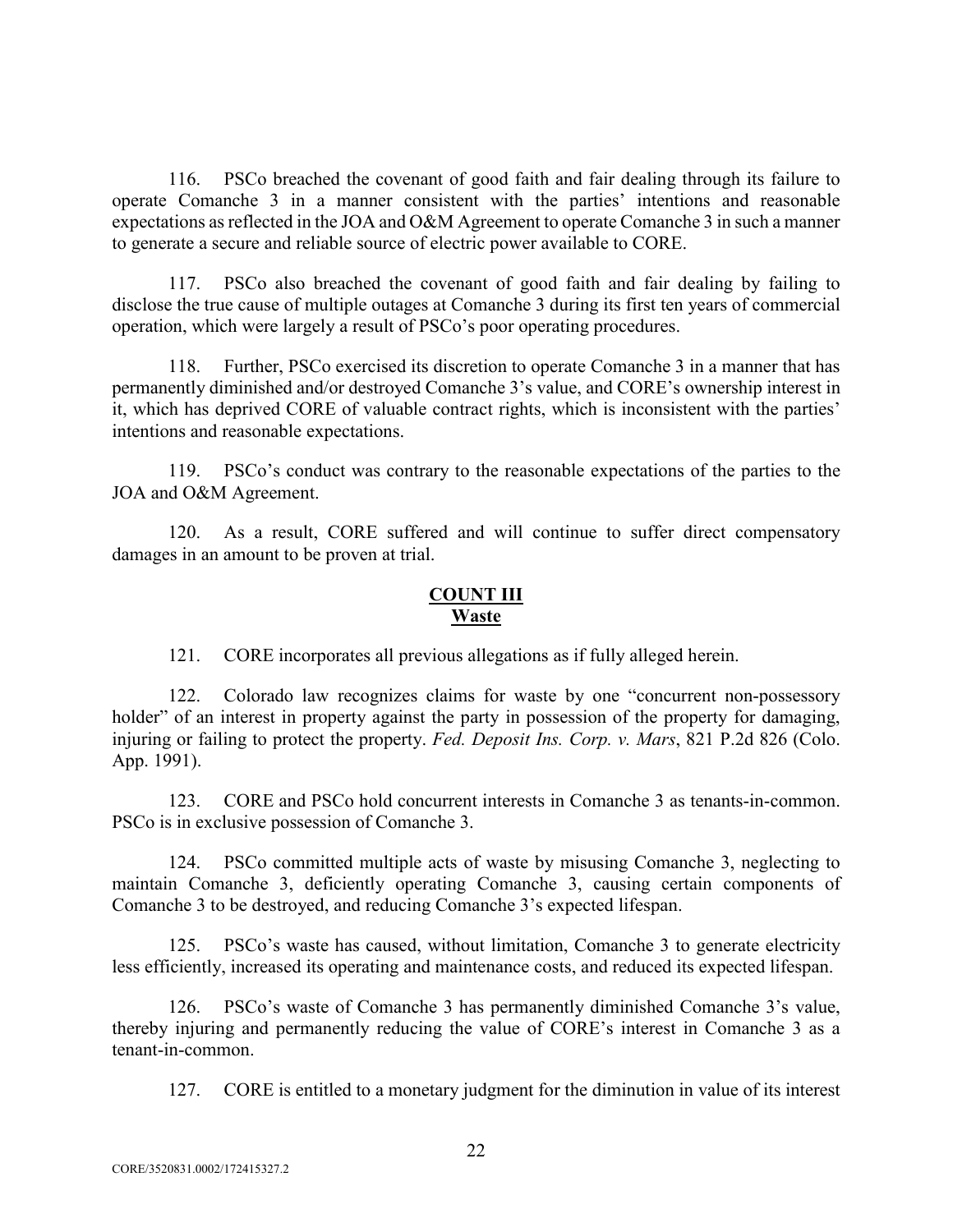in Comanche 3 caused by PSCo's waste in an amount to be proven at trial.

## **JURY DEMAND**

CORE requests a jury on all issues so triable.

#### **PRAYER FOR RELIEF**

**WHEREFORE**, Plaintiffs respectfully request that the Court:

A. Award monetary damages against PSCo and in favor of CORE in an amount to be proven at trial including but not limited to:

1. Damages caused by PSCo's breach of the JOA and O&M Agreement including but not limited to costs incurred by CORE to repair and replace equipment caused by PSCo's conduct and damages caused by PSCo's failure to deliver CORE's entitlement to Energy from Comanche 3;

2. Damages that will be incurred by CORE including but not limited to as a result of the harm to the Comanche 3 plant caused by PSCo's conduct and as a result of PSCo's continuing failure to deliver CORE's entitlement to Energy from Comanche 3; and

3. Damages representing the diminution in value of CORE's interest in Comanche 3 caused by PSCo's conduct including misusing Comanche 3, neglecting to maintain Comanche 3, deficiently operating Comanche 3, causing certain components of Comanche 3 to be destroyed, and reducing Comanche 3's expected lifespan;

B. Award attorney's fees and costs as allowed by law;

C. Award pre- and post-judgment interest as allowed by law; and

D. Grant any other such relief that the Court deems just and equitable.

Respectfully submitted on this 1<sup>st</sup> day of February, 2022.

#### **STINSON LLP**

*s/ Perry L. Glantz*  Perry L. Glantz, Atty. Reg. No. 16869

*Attorneys for CORE Electric Cooperative f/k/a Intermountain Rural Electric Association*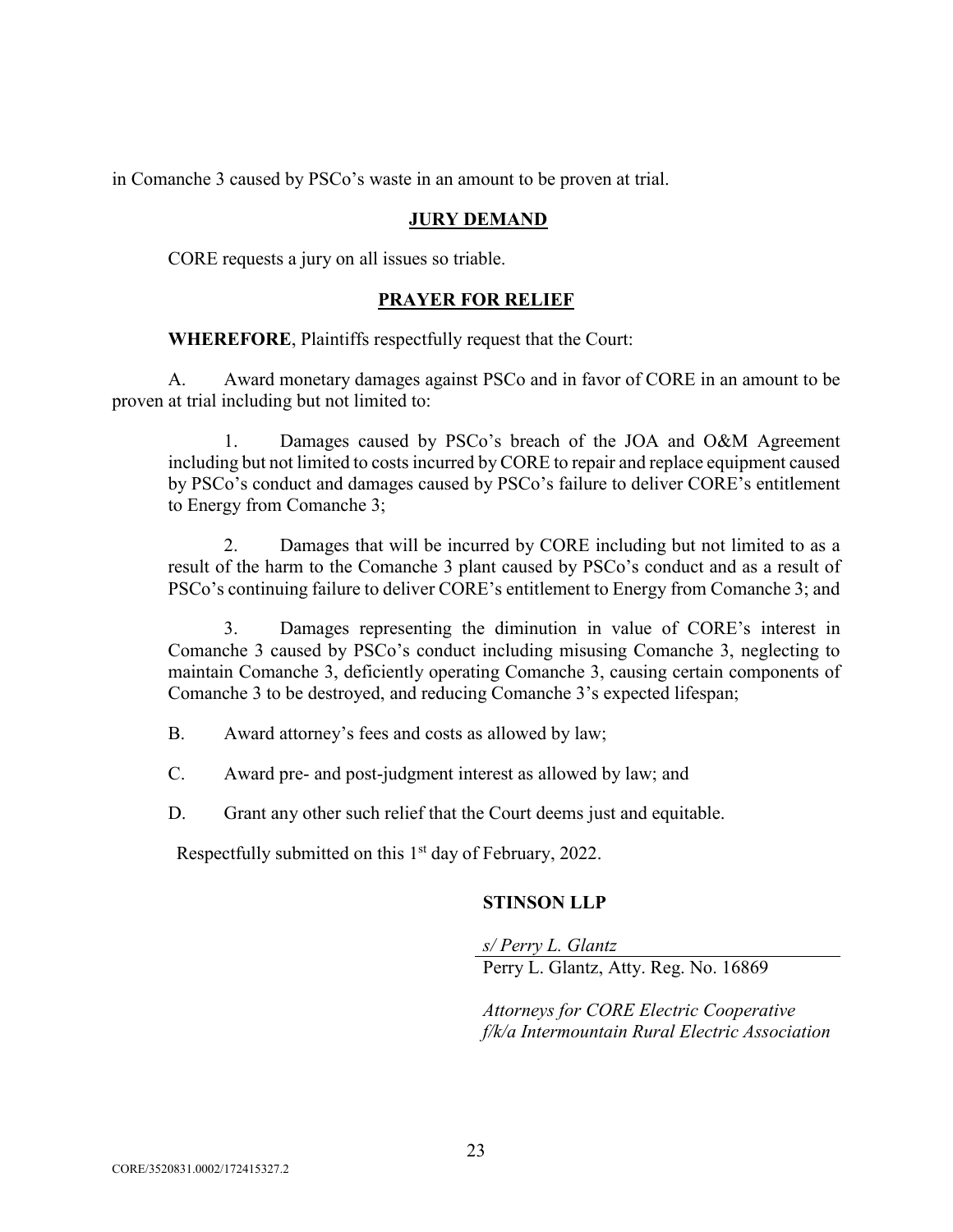Plaintiff's Address:

5496 N. U.S. Highway 85 Sedalia, Colorado 80135

*In accordance with C.R.C.P. 121(c) §1-26(7), a printed copy of this document with original signatures is being maintained by the filing party and will be made available for inspection by other parties or the Court upon request.*